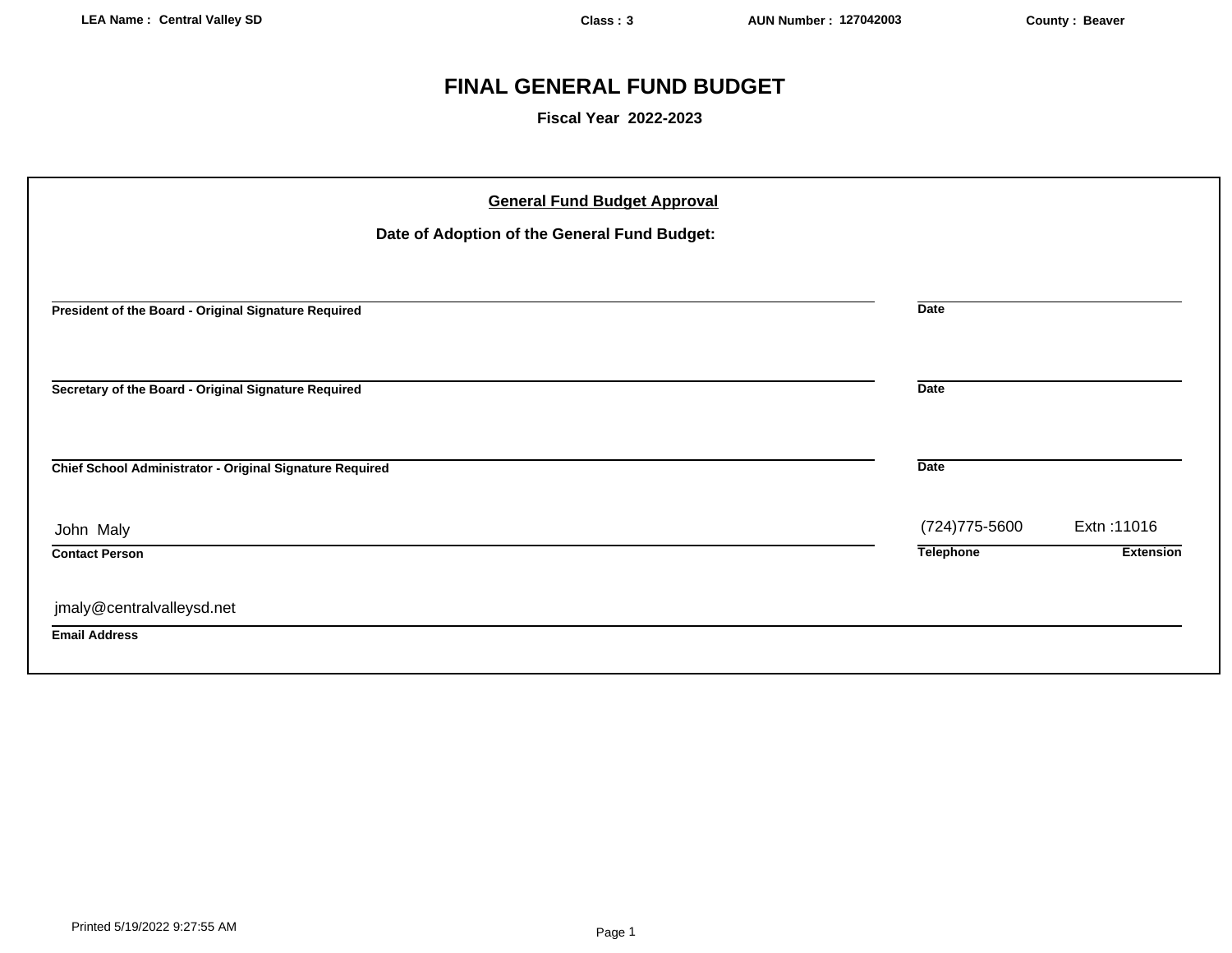# **CERTIFICATION OF ESTIMATED ENDING FUND BALANCE FROM 2022-2023 GENERAL FUND BUDGET**

24 PS 6-688

(10/2010)

| <b>SCHOOL DISTRICT:</b> | COUNTY: | AUN:      |
|-------------------------|---------|-----------|
| Central Valley SD       | Beaver  | 127042003 |

No school district shall approve an increase in real property taxes unless it has adopted a budget that includes an estimated, ending unreserved undesignated fund balance (unassigned) less than the specified percentage of its total budgeted expenditures:

| <b>Total Budgeted Expenditures</b>    | <b>Fund Balance % Limit</b><br>(less than) |
|---------------------------------------|--------------------------------------------|
| Less Than or Equal to \$11,999,999    | 12.0%                                      |
| Between \$12,000,000 and \$12,999,999 | 11.5%                                      |
| Between \$13,000,000 and \$13,999,999 | 11.0%                                      |
| Between \$14,000,000 and \$14,999,999 | 10.5%                                      |
| Between \$15,000,000 and \$15,999,999 | 10.0%                                      |
| Between \$16,000,000 and \$16,999,999 | 9.5%                                       |
| Between \$17,000,000 and \$17,999,999 | $9.0\%$                                    |
| Between \$18,000,000 and \$18,999,999 | 8.5%                                       |
| Greater Than or Equal to \$19,000,000 | 8.0%                                       |

Did you raise property taxes in SY 2022-2023 (compared to 2021-2022 )? Yes

No

x

If yes, see information below, taken from the 2022-2023 General Fund Budget.

| <b>Total Budgeted Expenditures</b>                                                   |     | \$40217784 |
|--------------------------------------------------------------------------------------|-----|------------|
| Ending Unassigned Fund Balance                                                       |     | \$3004748  |
| Ending Unassigned Fund Balance as a percentage<br>(%) of Total Budgeted Expenditures |     | 7.47%      |
| The Estimated Ending Unassigned Fund Balance is within the allowable limits.         | Yes | X          |
|                                                                                      | No  |            |
| I hereby certify that the above information is accurate and complete.                |     |            |

# SIGNATURE OF SUPERINTENDENT **EXAMPLE 20** ON THE SIGNATURE OF SUPERINTENDENT

DUE DATE: AUGUST 15, 2022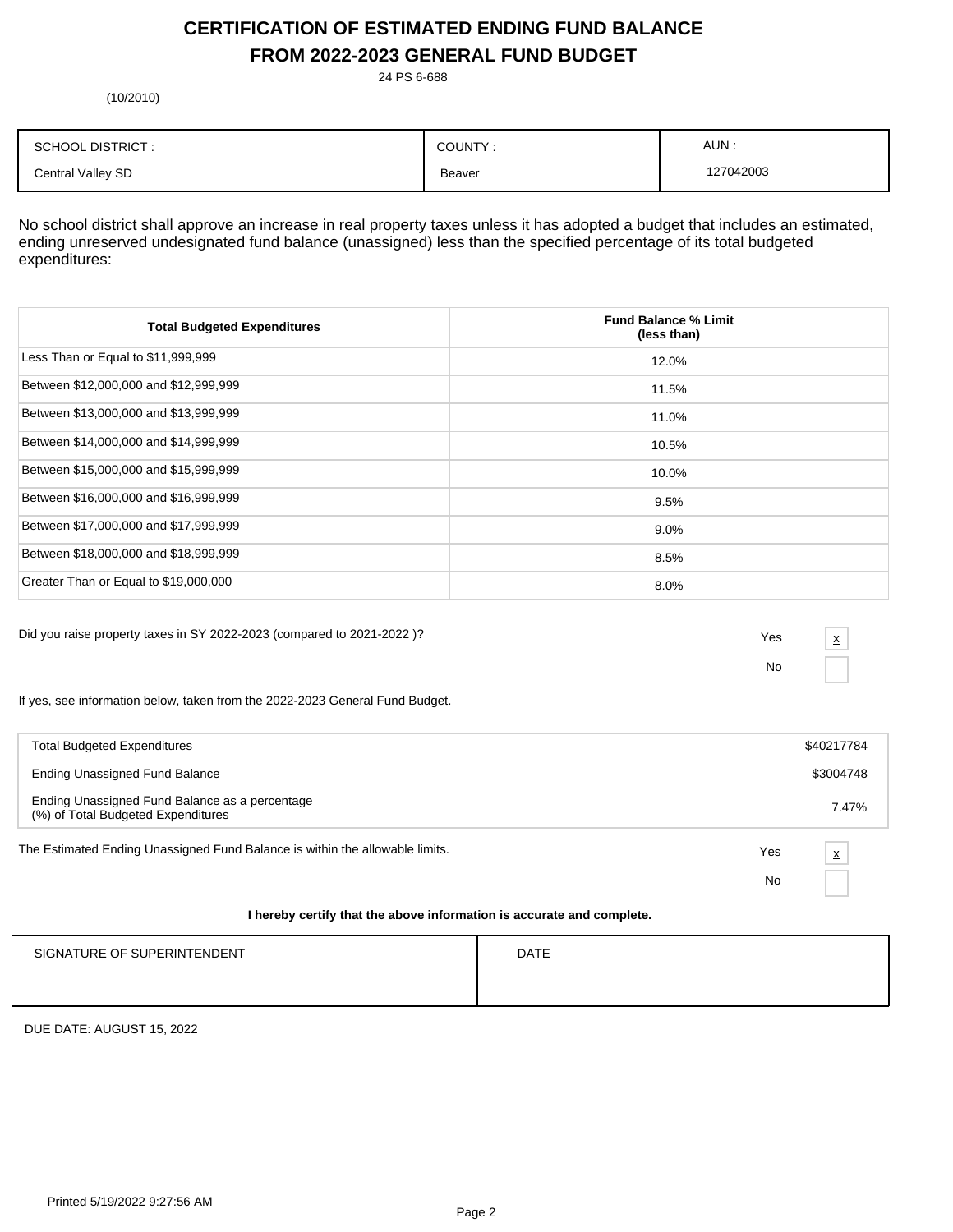# **CERTIFICATION OF USE OF PDE-2028**

# **FOR PUBLIC INSPECTION OF 2022-2023 PROPOSED BUDGET**

24 PS 6-687(a)(1)

(03/2006)

| <b>School District Name:</b> | County :           | <b>AUN Number</b> |
|------------------------------|--------------------|-------------------|
| <b>Central Valley SD</b>     | <b>Beaver</b><br>. | 127042003         |

Section 687(a)(1) of the School Code requires the president of the board of school directors of each school district to certify to the Department of Education that the proposed budget was prepared, presented and will be made available for public inspection using the uniform form prepared and furnished by the Department of Education.

**I hereby certify that the above information is accurate and complete.**

| <b>SIGNATURE OF SCHOOL BOARD</b><br><b>PRESIDENT</b> | <b>DATE</b> |
|------------------------------------------------------|-------------|
|                                                      |             |

**DUE DATE: IMMEDIATELY FOLLOWING ADOPTION OF PROPOSED FINAL GENERAL FUND BUDGET**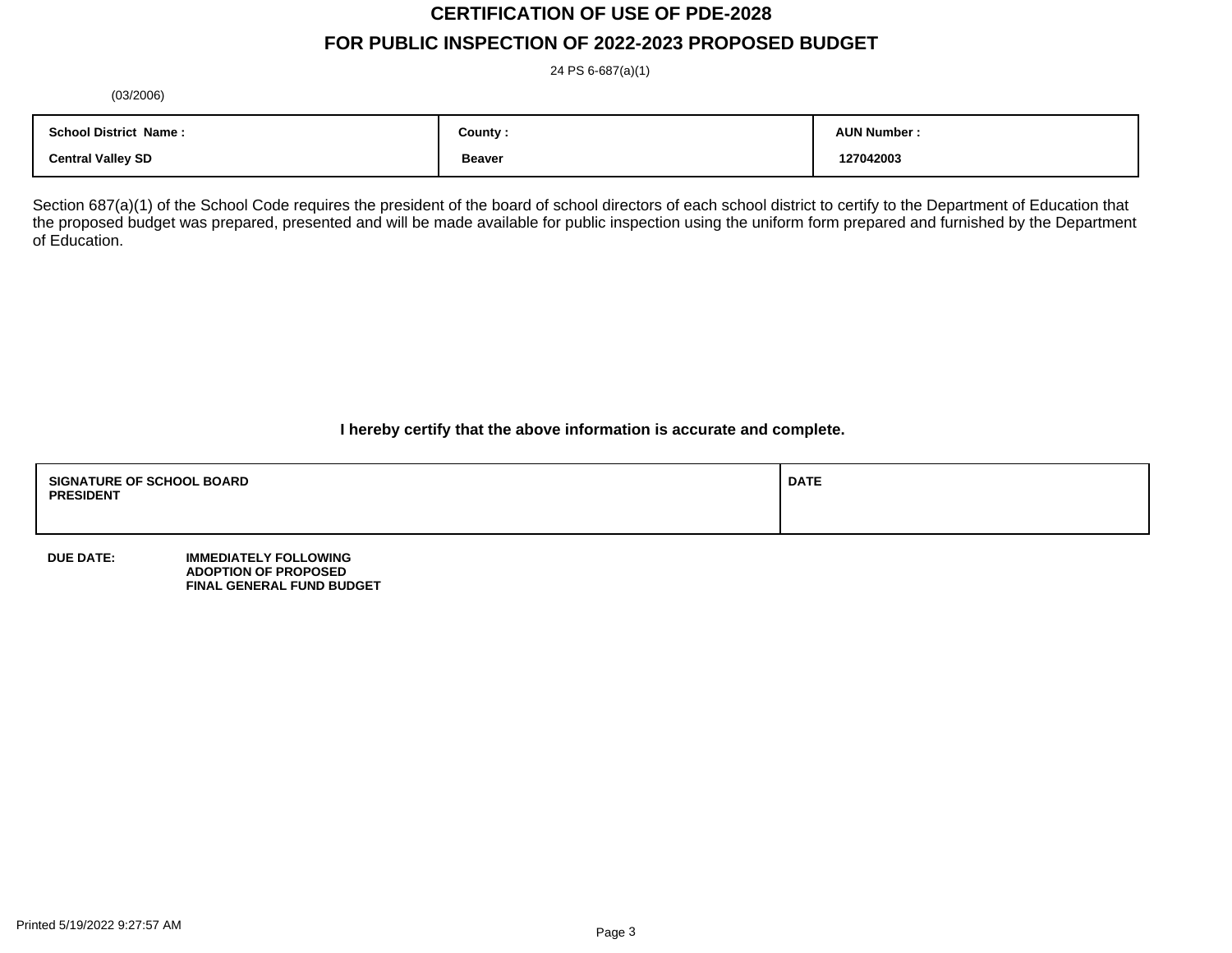#### **2022-2023 Final General Fund Budget Validations**

**LEA : 127042003 Central Valley SD**

| Val Number | <b>Description</b>                                                                                                                                             | Justification                      |
|------------|----------------------------------------------------------------------------------------------------------------------------------------------------------------|------------------------------------|
| 1010       | Budget Approval Date is required before submission on Contact Screen and<br>cannot be a future date.                                                           |                                    |
| 8080       | Ending Fund Balance Entry and Budgetary Reserve: If 0850 Estimated Ending<br>Unassigned Fund Balance is not equal to 0, a justification must be entered below. | <b>Fund Balance</b><br>operations. |
| 8150       | Ending Fund Balance Entry and Budgetary Reserve: If 0830 Committed Fund                                                                                        | Committed to                       |

Balance is not equal to 0, a justification must be entered below.

Balance will be used for general tions.

Committed to PSERS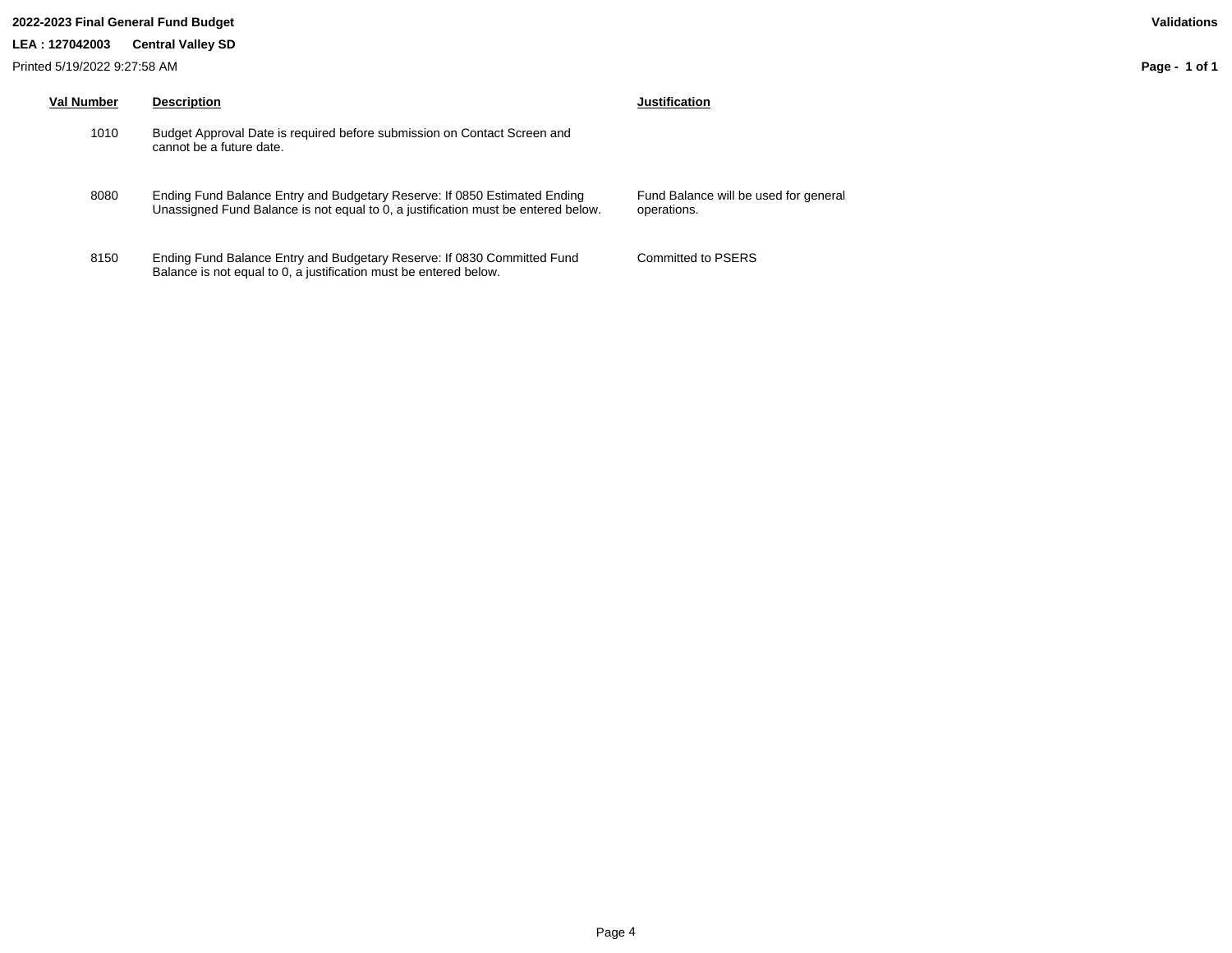| 2022-2023 Final General Fund Budget                                                                                                                   | <b>Estimated Revenues and Other Financing Sources: Budget Summary</b> |
|-------------------------------------------------------------------------------------------------------------------------------------------------------|-----------------------------------------------------------------------|
| LEA: 127042003 Central Valley SD                                                                                                                      |                                                                       |
| Printed 5/19/2022 9:28:00 AM                                                                                                                          | Page - 1 of 1                                                         |
| <b>ITEM</b>                                                                                                                                           | <b>AMOUNTS</b>                                                        |
| Estimated Beginning Unreserved Fund Balance Available for Appropriation and Reserves Scheduled For Liquidation<br><b>During The Fiscal Year</b>       |                                                                       |
| 0810 Nonspendable Fund Balance                                                                                                                        |                                                                       |
| 0820 Restricted Fund Balance                                                                                                                          |                                                                       |
| 0830 Committed Fund Balance                                                                                                                           | 891,598                                                               |
| 0840 Assigned Fund Balance                                                                                                                            |                                                                       |
| 0850 Unassigned Fund Balance                                                                                                                          | 2,043,041                                                             |
| Total Estimated Beginning Unreserved Fund Balance Available for Appropriation and Reserves Scheduled For Liquidation<br><b>During The Fiscal Year</b> | \$2,934,639                                                           |
| <b>Estimated Revenues And Other Financing Sources</b>                                                                                                 |                                                                       |
| 6000 Revenue from Local Sources                                                                                                                       | 23,641,826                                                            |
| 7000 Revenue from State Sources                                                                                                                       | 16,522,682                                                            |
| 8000 Revenue from Federal Sources                                                                                                                     | 1,014,983                                                             |
| 9000 Other Financing Sources                                                                                                                          |                                                                       |
| <b>Total Estimated Revenues And Other Financing Sources</b>                                                                                           | \$41,179,491                                                          |
| Total Estimated Fund Balance, Revenues, and Other Financing Sources Available for Appropriation                                                       | \$44,114,130                                                          |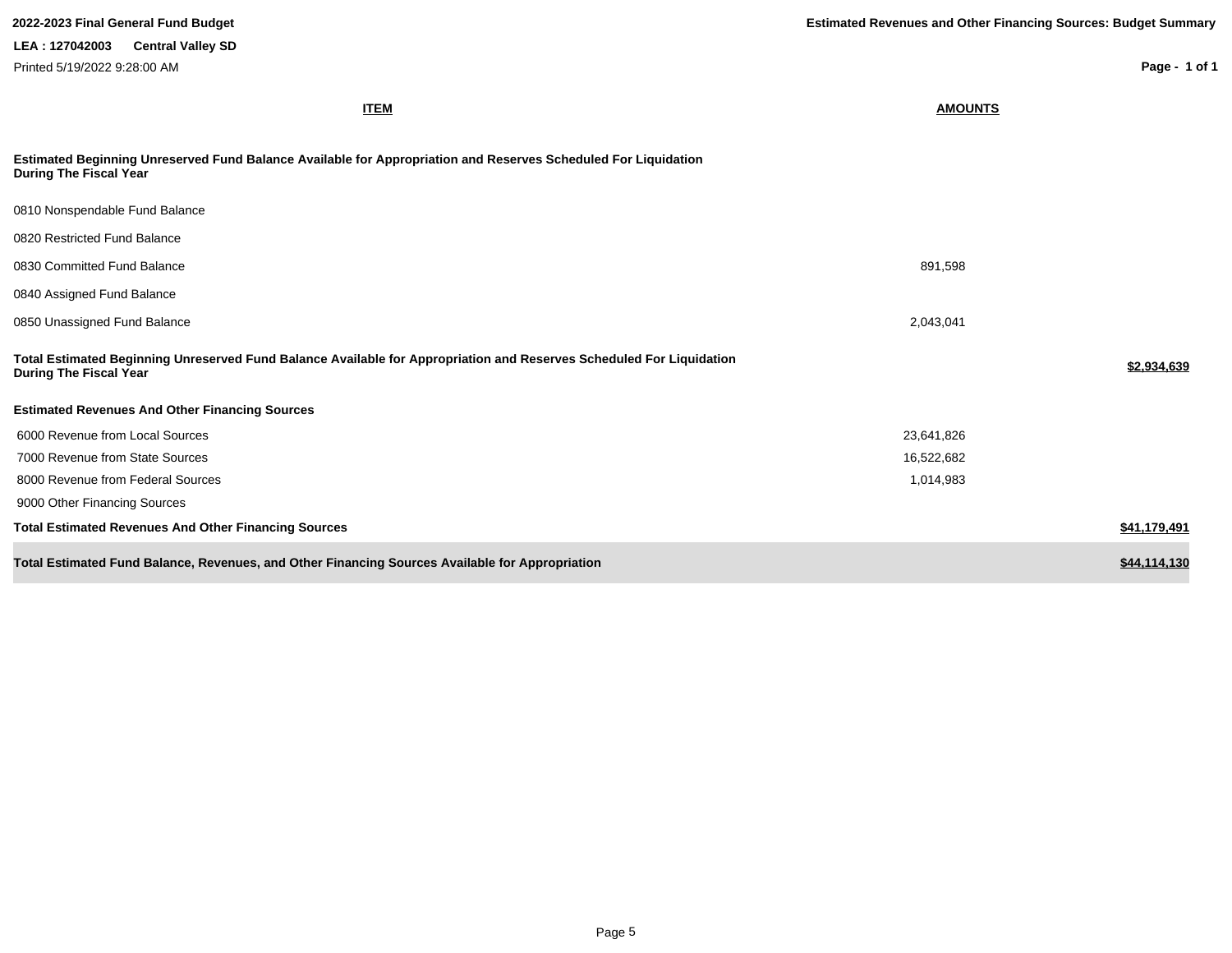| vmou<br>ın |
|------------|
|------------|

|      | 6111 Current Real Estate Taxes                                                                          | 18,858,124   |
|------|---------------------------------------------------------------------------------------------------------|--------------|
|      | 6113 Public Utility Realty Taxes                                                                        | 18,500       |
|      | 6114 Payments in Lieu of Current Taxes - State / Local                                                  | 402,702      |
|      | 6140 Current Act 511 Taxes - Flat Rate Assessments                                                      | 60,000       |
|      | 6150 Current Act 511 Taxes - Proportional Assessments                                                   | 3,300,000    |
|      | 6400 Delinquencies on Taxes Levied / Assessed by the LEA                                                | 495,000      |
|      | 6500 Earnings on Investments                                                                            | 6,500        |
|      | 6700 Revenues from LEA Activities                                                                       | 50,000       |
|      | 6800 Revenues from Intermediary Sources / Pass-Through Funds                                            | 340,000      |
|      | 6910 Rentals                                                                                            | 36,000       |
|      | 6940 Tuition from Patrons                                                                               | 5,000        |
|      | 6990 Refunds and Other Miscellaneous Revenue                                                            | 70,000       |
|      | <b>REVENUE FROM LOCAL SOURCES</b>                                                                       | \$23,641,826 |
|      | <b>REVENUE FROM STATE SOURCES</b>                                                                       |              |
|      | 7111 Basic Education Funding-Formula                                                                    | 9,021,287    |
|      | 7271 Special Education funds for School-Aged Pupils                                                     | 1,682,224    |
|      | 7311 Pupil Transportation Subsidy                                                                       | 682,000      |
|      | 7320 Rental and Sinking Fund Payments / Building Reimbursement Subsidy                                  | 225,000      |
|      | 7330 Health Services (Medical, Dental, Nurse, Act 25)                                                   | 42,000       |
|      | 7340 State Property Tax Reduction Allocation                                                            | 1,060,367    |
|      | 7505 Ready to Learn Block Grant                                                                         | 324,054      |
|      | 7810 State Share of Social Security and Medicare Taxes                                                  | 617,750      |
|      | 7820 State Share of Retirement Contributions                                                            | 2,868,000    |
|      | <b>REVENUE FROM STATE SOURCES</b>                                                                       | \$16,522,682 |
|      | <b>REVENUE FROM FEDERAL SOURCES</b>                                                                     |              |
|      | 8512 IDEA, Part B                                                                                       | 5,200        |
|      | 8514 NCLB, Title I - Improving the Academic Achievement of the<br>Disadvantaged                         | 325,000      |
|      | 8515 NCLB, Title II - Preparing, Training and Recruiting High Quality<br><b>Teachers and Principals</b> | 62,000       |
|      | 8517 NCLB, Title IV - 21St Century Schools                                                              | 26,000       |
| Fund | 8744 ARP ESSER - Elementary and Secondary School Emergency Relief                                       | 516,630      |
|      | 8751 ARP ESSER Learning Loss                                                                            | 28,681       |
|      | 8752 ARP ESSER Summer Programs                                                                          | 5,736        |
|      | 8753 ARP ESSER Afterschool Programs                                                                     | 5,736        |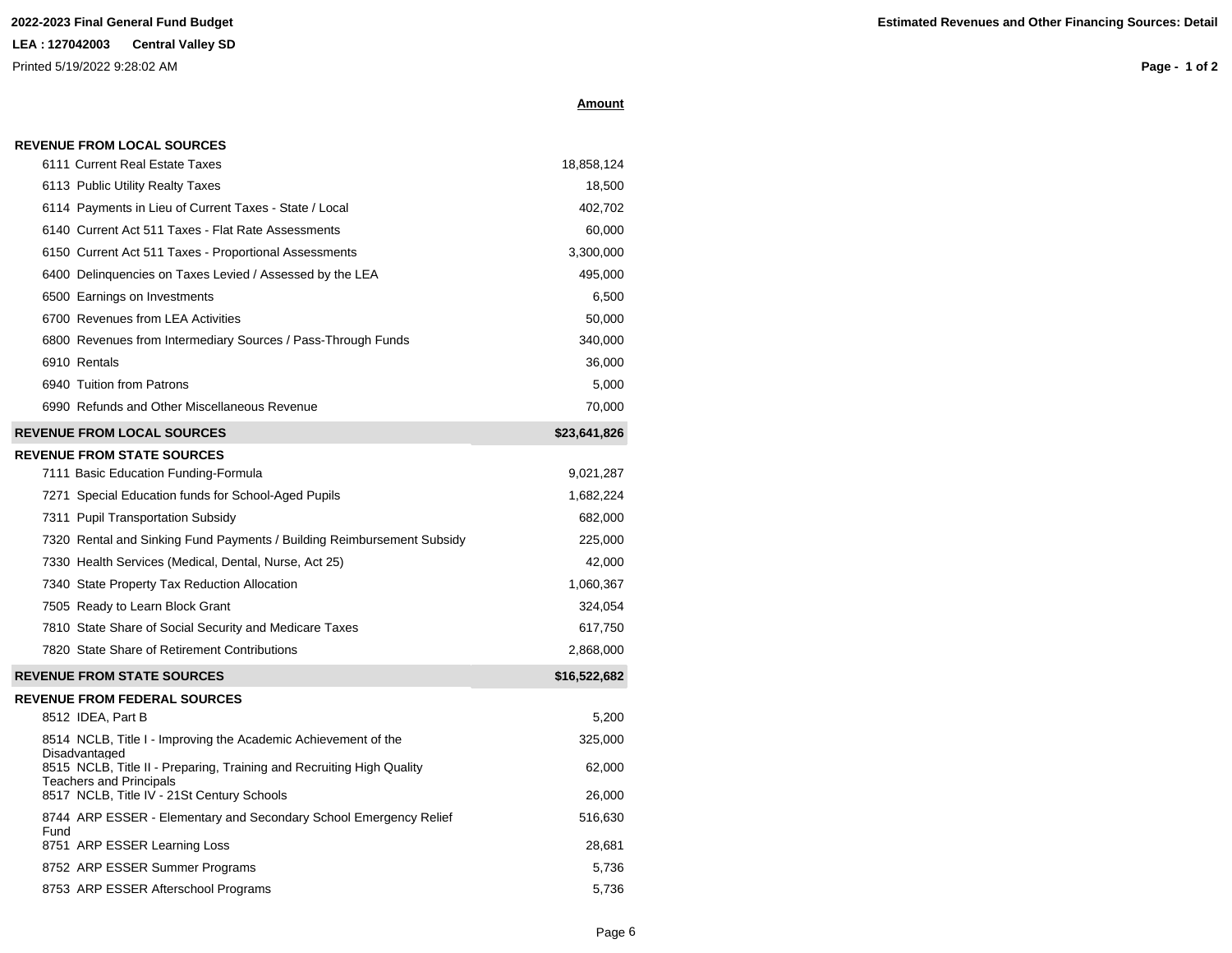# **LEA : 127042003 Central Valley SD**

Printed 5/19/2022 9:28:02 AM

**Page - 2 of 2**

| <b>REVENUE FROM FEDERAL SOURCES</b><br>8810 School-Based Access Medicaid Reimbursement Program (SBAP)<br>Reimbursements (Access) | 40.000      |
|----------------------------------------------------------------------------------------------------------------------------------|-------------|
| <b>REVENUE FROM FEDERAL SOURCES</b>                                                                                              | \$1,014,983 |
| <b>TOTAL ESTIMATED REVENUES AND OTHER SOURCES</b>                                                                                | 41,179,491  |

**Amount**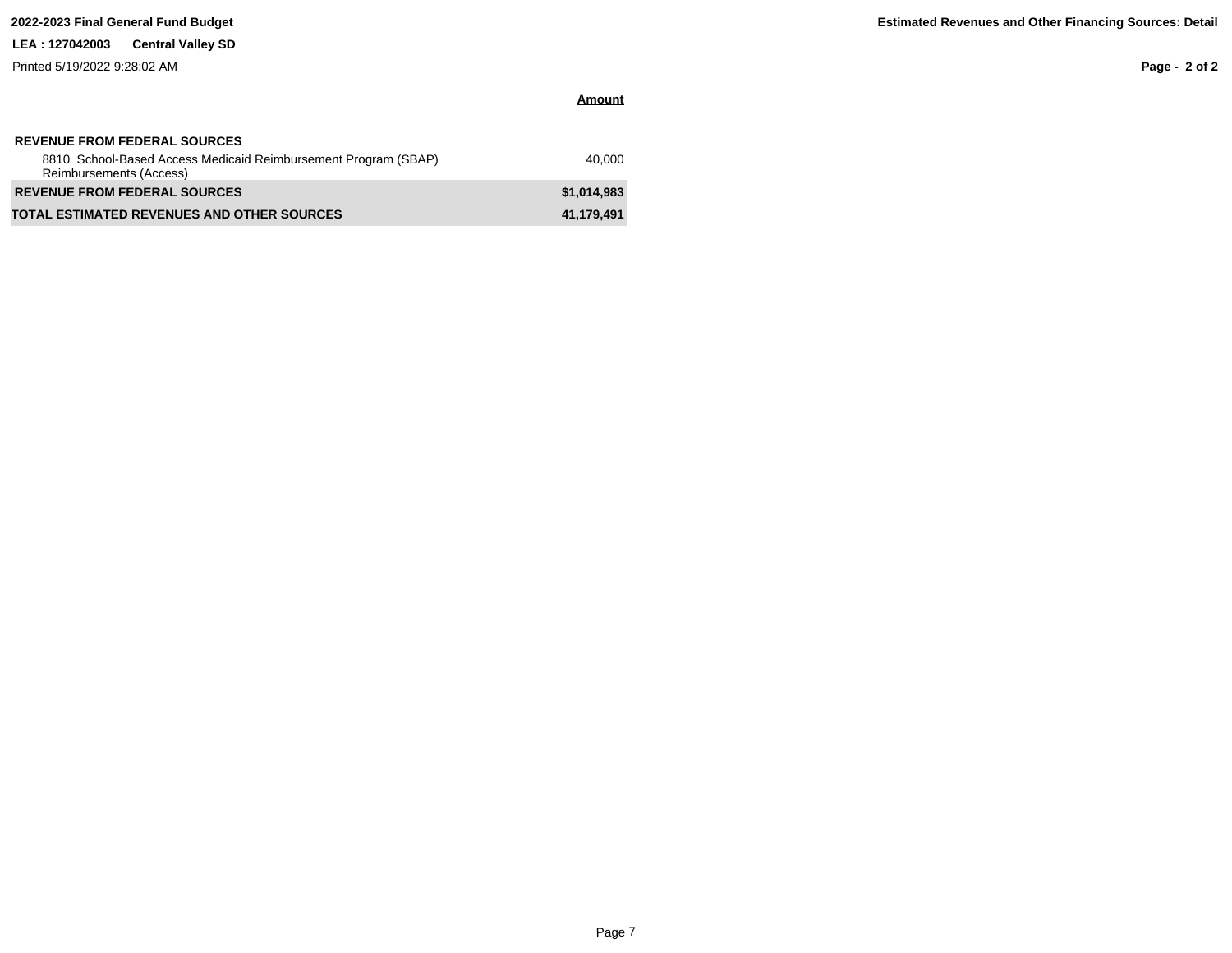## **2022-2023 Final General Fund Budget Real Estate Tax Rate (RETR) Report**

**AUN: 127042003 Central Valley SD** Printed 5/19/2022 9:28:06 AM

**Multi-County Rebalancing Based on Methodology of Section 672.1 of School Code**

|    | Act 1 Index (current): 4.3%                           |                 |                 |
|----|-------------------------------------------------------|-----------------|-----------------|
|    | <b>Calculation Method:</b>                            | Rate            |                 |
|    | Approx. Tax Revenue from RE Taxes:                    | \$18,858,124    |                 |
|    | <b>Amount of Tax Relief for Homestead Exclusions</b>  | \$1,060,367     |                 |
|    | <b>Total Approx. Tax Revenue:</b>                     | \$19,918,491    |                 |
|    | Approx. Tax Levy for Tax Rate Calculation:            | \$20,246,575    |                 |
|    |                                                       | <b>Beaver</b>   | Total           |
|    | 2021-22 Data                                          |                 |                 |
|    | a. Assessed Value                                     | \$305,761,015   | \$305,761,015   |
|    | b. Real Estate Mills                                  | 64.6500         |                 |
| L. | 2022-23 Data                                          |                 |                 |
|    | c. 2020 STEB Market Value                             | \$1,337,834,462 | \$1,337,834,462 |
|    | d. Assessed Value                                     | \$300,305,177   | \$300,305,177   |
|    | e. Assessed Value of New Constr/ Renov                | \$0             | \$0             |
|    | 2021-22 Calculations                                  |                 |                 |
|    | f. 2021-22 Tax Levy                                   | \$19,767,450    | \$19,767,450    |
|    | $(a * b)$                                             |                 |                 |
|    | <b>2022-23 Calculations</b>                           |                 |                 |
|    | g. Percent of Total Market Value                      | 100.00000%      | 100.00000%      |
| Ш. | h. Rebalanced 2021-22 Tax Levy                        | \$19,767,450    | \$19,767,450    |
|    | (f Total $*$ g)                                       |                 |                 |
|    | i. Base Mills Subject to Index                        | 64.6500         |                 |
|    | $(h / a * 1000)$ if no reassessment                   |                 |                 |
|    | $(h / (d-e) * 1000)$ if reassessment                  |                 |                 |
|    | <b>Calculation of Tax Rates and Levies Generated</b>  |                 |                 |
|    | j. Weighted Avg. Collection Percentage                | 98.29000%       | 98.29000%       |
|    | k. Tax Levy Needed                                    | \$20,246,575    | \$20,246,575    |
|    | (Approx. Tax Levy * g)                                |                 |                 |
|    | I. 2022-23 Real Estate Tax Rate                       | 67.4200         |                 |
|    | $(k/d * 1000)$                                        |                 |                 |
| Ш. | m. Tax Levy Generated by Mills                        | \$20,246,575    | \$20,246,575    |
|    | $(1/1000 * d)$                                        |                 |                 |
|    | n. Tax Levy minus Tax Relief for Homestead Exclusions |                 | \$19,186,208    |
|    | (m - Amount of Tax Relief for Homestead Exclusions)   |                 |                 |
|    | o. Net Tax Revenue Generated By Mills                 |                 | \$18,858,124    |
|    | (n * Est. Pct. Collection)                            |                 |                 |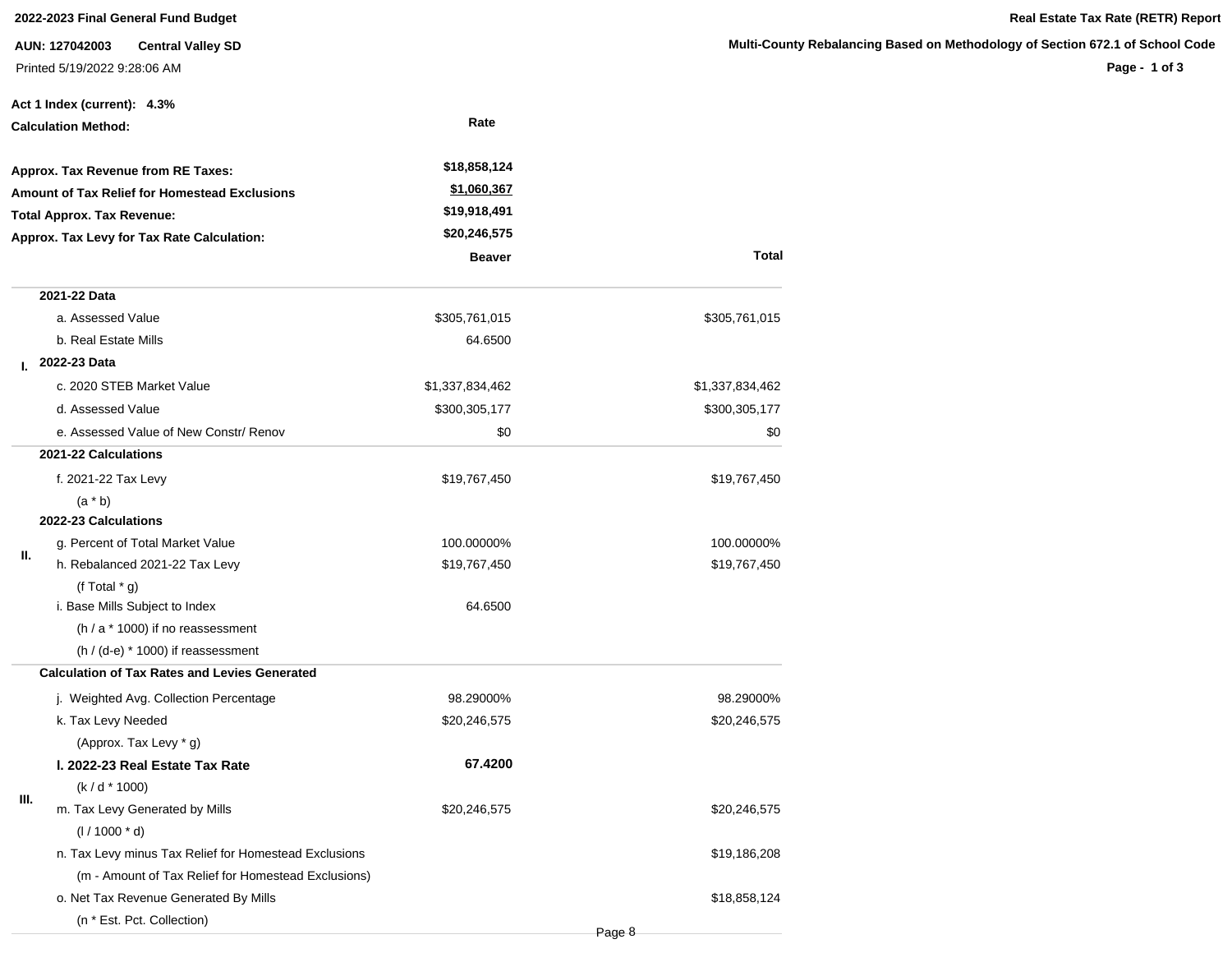| 2022-2023 Final General Fund Budget                                                                                                                                    |                                                                            |                                                                              |                         |  |  |
|------------------------------------------------------------------------------------------------------------------------------------------------------------------------|----------------------------------------------------------------------------|------------------------------------------------------------------------------|-------------------------|--|--|
|                                                                                                                                                                        | AUN: 127042003<br><b>Central Valley SD</b><br>Printed 5/19/2022 9:28:06 AM |                                                                              | <b>Multi-County Rel</b> |  |  |
|                                                                                                                                                                        | Act 1 Index (current): 4.3%<br><b>Calculation Method:</b>                  | Rate                                                                         |                         |  |  |
| Approx. Tax Revenue from RE Taxes:<br>Amount of Tax Relief for Homestead Exclusions<br><b>Total Approx. Tax Revenue:</b><br>Approx. Tax Levy for Tax Rate Calculation: |                                                                            | \$18,858,124<br>\$1,060,367<br>\$19,918,491<br>\$20,246,575<br><b>Beaver</b> | <b>Total</b>            |  |  |
|                                                                                                                                                                        | <b>Index Maximums</b>                                                      |                                                                              |                         |  |  |
|                                                                                                                                                                        | p. Maximum Mills Based On Index                                            | 67.4299                                                                      |                         |  |  |
|                                                                                                                                                                        | $(i * (1 + Index))$                                                        |                                                                              |                         |  |  |
|                                                                                                                                                                        | q. Mills In Excess of Index                                                | 0.0000                                                                       |                         |  |  |
|                                                                                                                                                                        | $(if (l > p), (l - p))$                                                    |                                                                              |                         |  |  |
|                                                                                                                                                                        | r. Maximum Tax Levy Based On Index                                         | \$20,249,548                                                                 | \$20,249,548            |  |  |
| IV.                                                                                                                                                                    | $(p / 1000 * d)$                                                           |                                                                              |                         |  |  |
|                                                                                                                                                                        | s. Millage Rate within Index?                                              | Yes                                                                          |                         |  |  |
|                                                                                                                                                                        | $($ lf $I > p$ Then No $)$                                                 |                                                                              |                         |  |  |
|                                                                                                                                                                        | t. Tax Levy In Excess of Index                                             | \$0                                                                          | \$0                     |  |  |
|                                                                                                                                                                        | $(if (m > r), (m - r))$                                                    |                                                                              |                         |  |  |
|                                                                                                                                                                        | u. Tax Revenue In Excess of Index                                          | \$0                                                                          | \$0                     |  |  |
|                                                                                                                                                                        | (t * Est. Pct. Collection)                                                 |                                                                              |                         |  |  |

| Information Related to Property Tax Relief    |            |          |
|-----------------------------------------------|------------|----------|
| Assessed Value Exclusion per Homestead        | \$3,596.00 |          |
| Number of Homestead/Farmstead Properties      | 4374       | 4374     |
| Median Assessed Value of Homestead Properties |            | \$28,500 |

**Page - 2 of 3**

**Real Estate Tax Rate (RETR) Report**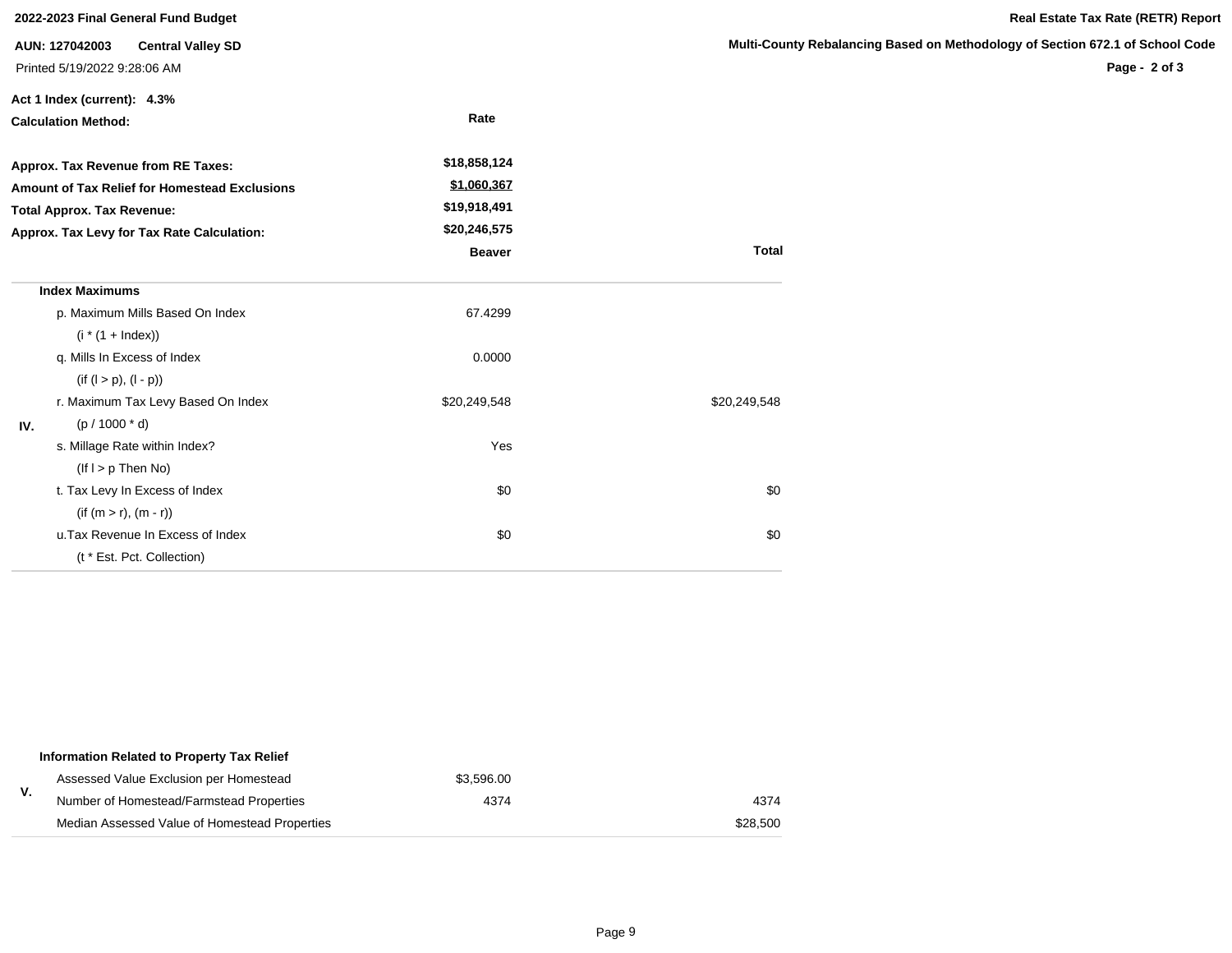| 2022-2023 Final General Fund Budget                                                                                                                                    |                                                                              | <b>Real Estate Tax Rate (RETR) Report</b> |                      |     |                                                                                                |
|------------------------------------------------------------------------------------------------------------------------------------------------------------------------|------------------------------------------------------------------------------|-------------------------------------------|----------------------|-----|------------------------------------------------------------------------------------------------|
| <b>Central Valley SD</b><br>AUN: 127042003<br>Printed 5/19/2022 9:28:06 AM                                                                                             |                                                                              |                                           |                      |     | Multi-County Rebalancing Based on Methodology of Section 672.1 of School Code<br>Page - 3 of 3 |
| Act 1 Index (current): 4.3%<br><b>Calculation Method:</b>                                                                                                              | Rate                                                                         |                                           |                      |     |                                                                                                |
| Approx. Tax Revenue from RE Taxes:<br>Amount of Tax Relief for Homestead Exclusions<br><b>Total Approx. Tax Revenue:</b><br>Approx. Tax Levy for Tax Rate Calculation: | \$18,858,124<br>\$1,060,367<br>\$19,918,491<br>\$20,246,575<br><b>Beaver</b> |                                           | <b>Total</b>         |     |                                                                                                |
| State Property Tax Reduction Allocation used for: Homestead Exclusions<br>Prior Year State Property Tax Reduction Allocation used for: Homestead Exclusions            |                                                                              | \$1,060,367<br>\$0                        | Lowering RE Tax Rate | \$0 | \$1,060,367<br>\$0                                                                             |
| <b>Amount of Tax Relief from State/Local Sources</b>                                                                                                                   |                                                                              |                                           |                      |     | \$1,060,367                                                                                    |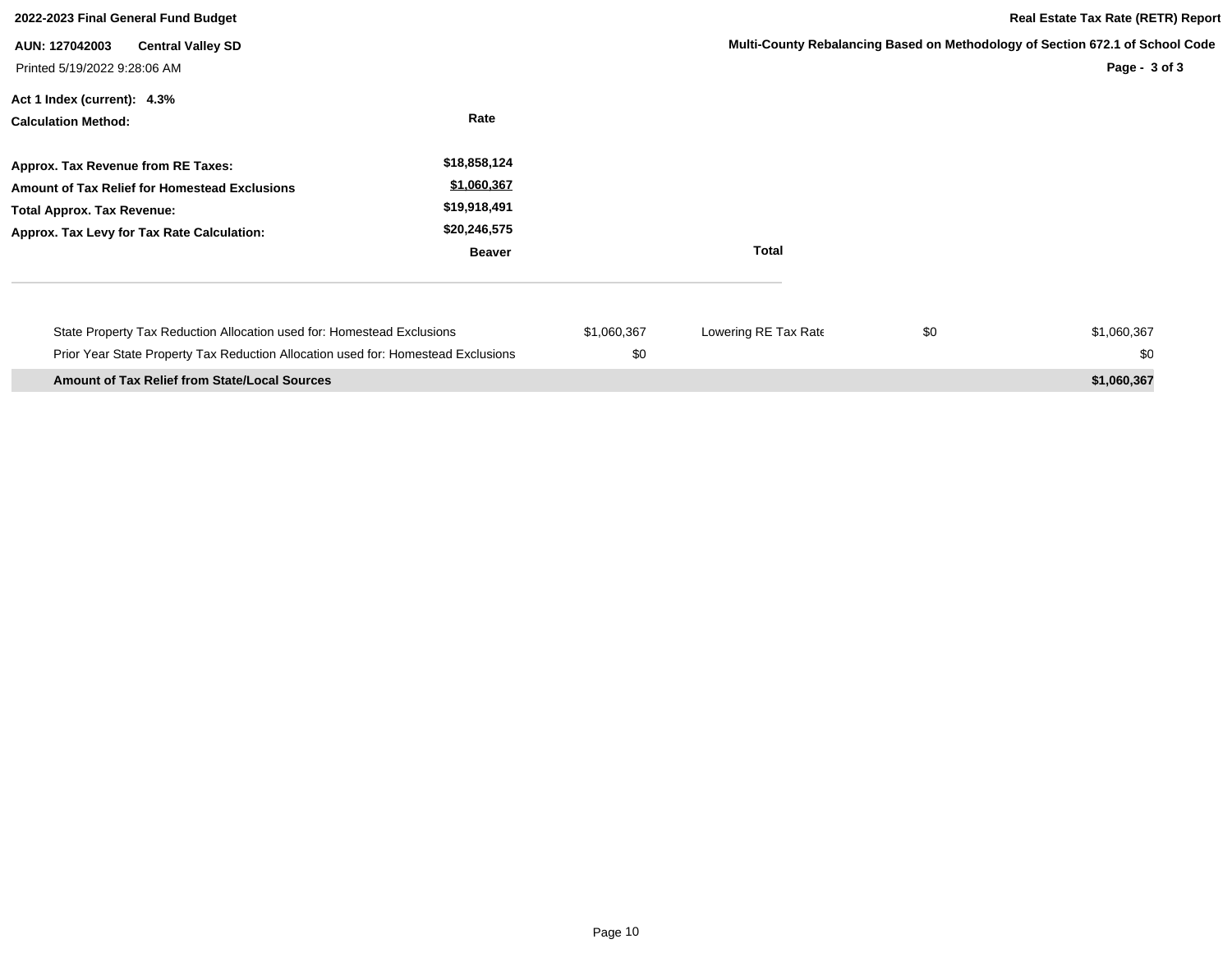**LEA : 127042003 Central Valley SD** Printed 5/19/2022 9:28:08 AM

## **2022-2023 Final General Fund Budget Local Education Agency Tax Data Page - 1 of 1 REAL ESTATE, PER CAPITA (SEC. 679), EIT/PIT (ACT 1), LOCAL ENABLING (ACT 511)**

## **CODE**

6111 Current Real Estate Taxes Amount of Tax Relief for Taxes Amount of Tax Relief for Taxes

|         | 6111 Current Real Estate Taxes                                 |                             | Amount of Tax Relief for<br><b>Homestead Exclusions</b> |               | <b>Tax Levy Minus Homestead</b> |                          | Net Tax Revenue<br><b>Generated By Mills</b> |
|---------|----------------------------------------------------------------|-----------------------------|---------------------------------------------------------|---------------|---------------------------------|--------------------------|----------------------------------------------|
|         | County Name Taxable Assessed Value<br><b>Real Estate Mills</b> | Tax Levy Generated by Mills |                                                         |               | Exclusions                      | <b>Percent Collected</b> |                                              |
| Beaver  | 67.4200<br>300, 305, 177                                       | 20,246,575                  |                                                         |               |                                 |                          | 98.29000%                                    |
| Totals: | 300,305,177                                                    | 20,246,575                  |                                                         | $1,060,367 =$ |                                 | 19,186,208 X             | 18,858,124<br>$98.29000\% =$                 |
|         |                                                                |                             | Rate                                                    |               |                                 |                          | <b>Estimated Revenue</b>                     |
| 6120    | Current Per Capita Taxes, Section 679                          |                             | \$0.00                                                  |               |                                 |                          |                                              |
| 6140    | Current Act 511 Taxes- Flat Rate Assessments                   |                             | Rate                                                    |               | Add'l Rate (if appl.)           | <b>Tax Levy</b>          | <b>Estimated Revenue</b>                     |
| 6141    | Current Act 511 Per Capita Taxes                               |                             | \$0.00                                                  |               | \$0.00                          | $\Omega$                 | $\Omega$                                     |
| 6142    | Current Act 511 Occupation Taxes - Flat Rate                   |                             | \$0.00                                                  |               | \$0.00                          | $\Omega$                 | $\Omega$                                     |
| 6143    | <b>Current Act 511 Local Services Taxes</b>                    |                             | \$5.00                                                  |               | \$0.00                          | 60,000                   | 60,000                                       |
| 6144    | <b>Current Act 511 Trailer Taxes</b>                           |                             | \$0.00                                                  |               | \$0.00                          | $\Omega$                 | $\Omega$                                     |
| 6145    | Current Act 511 Business Privilege Taxes- Flat Rate            |                             | \$0.00                                                  |               | \$0.00                          | $\Omega$                 | ∩                                            |
| 6146    | Current Act 511 Mechanical Device Taxes- Flat Rate             |                             | \$0.00                                                  |               | \$0.00                          | $\Omega$                 | $\Omega$                                     |
| 6149    | Current Act 511 Taxes, Other Flat Rate Assessments             |                             | \$0.00                                                  |               | \$0.00                          | $\Omega$                 | ∩                                            |
|         | Total Current Act 511 Taxes-Flat Rate Assessments              |                             |                                                         |               |                                 | 60,000                   | 60,000                                       |
| 6150    | <b>Current Act 511 Taxes- Proportional Assessments</b>         |                             | Rate                                                    |               | Add'l Rate (if appl.)           | Tax Levy                 | <b>Estimated Revenue</b>                     |
| 6151    | Current Act 511 Earned Income Taxes                            |                             | 0.500%                                                  |               | 0.000%                          | 2,500,000                | 2,500,000                                    |
| 6152    | <b>Current Act 511 Occupation Taxes</b>                        |                             | 0.000                                                   |               | 0.000                           | $\Omega$                 | $\Omega$                                     |
| 6153    | <b>Current Act 511 Real Estate Transfer Taxes</b>              |                             | 0.500%                                                  |               | 0.000%                          | 550,000                  | 550,000                                      |
| 6154    | <b>Current Act 511 Amusement Taxes</b>                         |                             | 0.000%                                                  |               | 0.000%                          | $\Omega$                 | $\Omega$                                     |
| 6155    | Current Act 511 Business Privilege Taxes                       |                             | 0.000                                                   |               | 0.000                           | $\Omega$                 |                                              |
| 6156    | Current Act 511 Mechanical Device Taxes- Percentage            |                             | 0.000%                                                  |               | 0.000%                          | $\Omega$                 | $\Omega$                                     |
| 6157    | <b>Current Act 511 Mercantile Taxes</b>                        |                             | 0.7500                                                  |               | 0.5000                          | 250,000                  | 250,000                                      |
| 6159    | Current Act 511 Taxes, Other Proportional Assessments          |                             | 0                                                       |               | 0                               | $\Omega$                 |                                              |
|         | Total Current Act 511 Taxes- Proportional Assessments          |                             |                                                         |               |                                 | 3,300,000                | 3,300,000                                    |
|         | <b>Total Act 511, Current Taxes</b>                            |                             |                                                         |               |                                 |                          | 3,360,000                                    |
|         |                                                                |                             | <b>Act 511 Tax Limit</b><br>$\rightarrow$               |               | 1,337,834,462 X                 | 12                       | 16,054,014                                   |
|         |                                                                |                             |                                                         |               | <b>Market Value</b>             | <b>Mills</b>             | (511 Limit)                                  |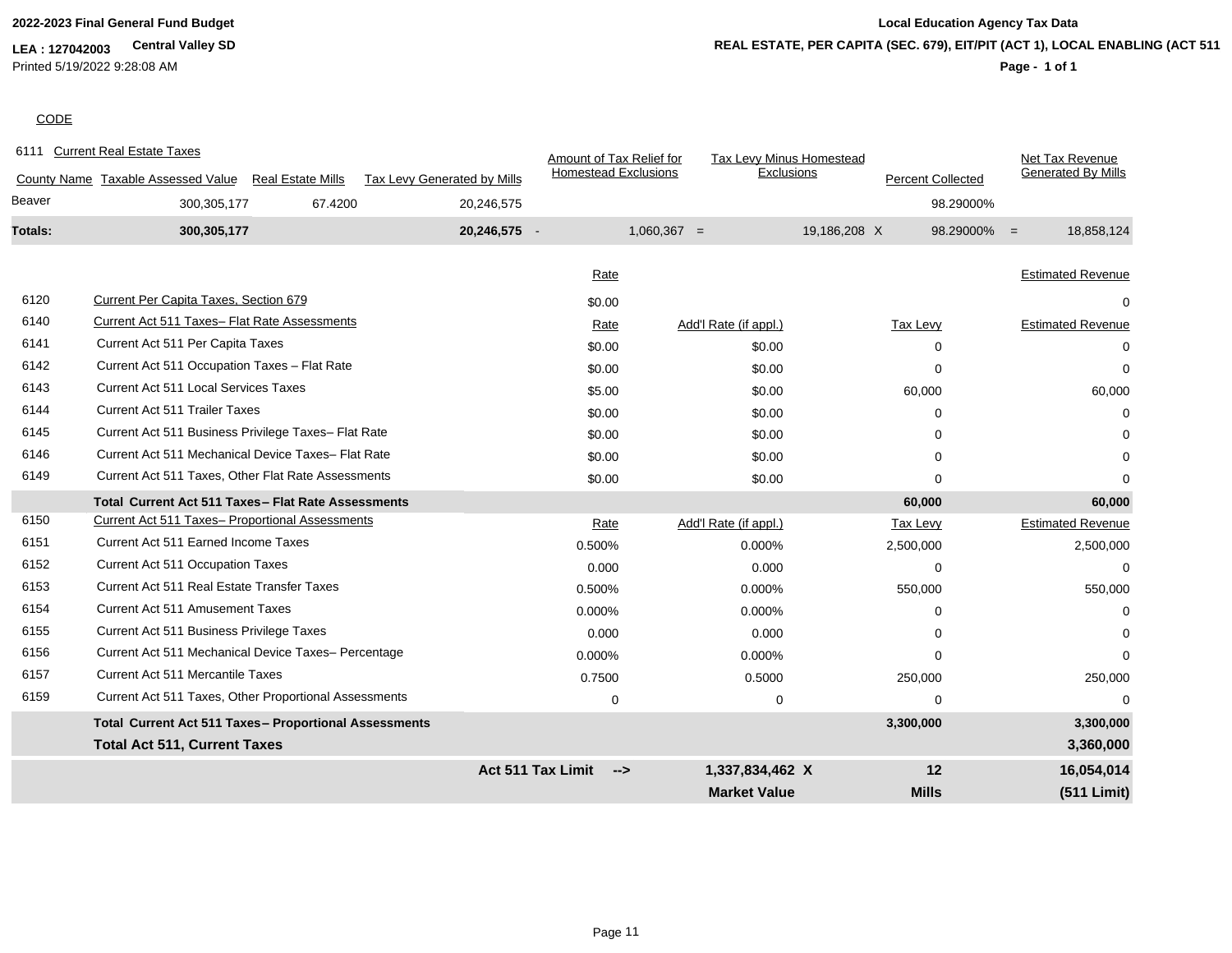Printed 5/19/2022 9:28:11 AM

| Tax                 |                                                        | Tax Rate Charged in:    |         | Percent           | Less than            |       | <b>Additional Tax Rate</b><br>Charged in: |         | Percent           | Less than            |
|---------------------|--------------------------------------------------------|-------------------------|---------|-------------------|----------------------|-------|-------------------------------------------|---------|-------------------|----------------------|
| <b>Functio</b><br>n | <b>Description</b>                                     | 2021-22<br>(Rebalanced) | 2022-23 | Change in<br>Rate | or equal to<br>Index | Index | 2021-22<br>(Rebalanced)                   | 2022-23 | Change in<br>Rate | or equal to<br>Index |
| 6111                | <b>Current Real Estate Taxes</b>                       |                         |         |                   |                      |       |                                           |         |                   |                      |
|                     | <b>Beaver</b>                                          | 64.6500                 | 67.4200 | 4.29%             | <b>Yes</b>           | 4.3%  |                                           |         |                   |                      |
|                     | Current Act 511 Taxes- Flat Rate Assessments           |                         |         |                   |                      |       |                                           |         |                   |                      |
| 6143                | Current Act 511 Local Services Taxes                   | \$5.00                  | \$5.00  | $0.00\%$          | <b>Yes</b>           | 4.3%  |                                           |         |                   |                      |
|                     | <b>Current Act 511 Taxes- Proportional Assessments</b> |                         |         |                   |                      |       |                                           |         |                   |                      |
| 6151                | Current Act 511 Earned Income Taxes                    | 0.500%                  | 0.500%  | $0.00\%$          | Yes                  | 4.3%  |                                           |         |                   |                      |
| 6153                | Current Act 511 Real Estate Transfer Taxes             | 0.500%                  | 0.500%  | $0.00\%$          | Yes                  | 4.3%  |                                           |         |                   |                      |
| 6157                | Current Act 511 Mercantile Taxes                       | 0.7500                  | 0.7500  | $0.00\%$          | Yes                  | 4.3%  | 0.5000                                    | 0.5000  | 0.01%             | Yes                  |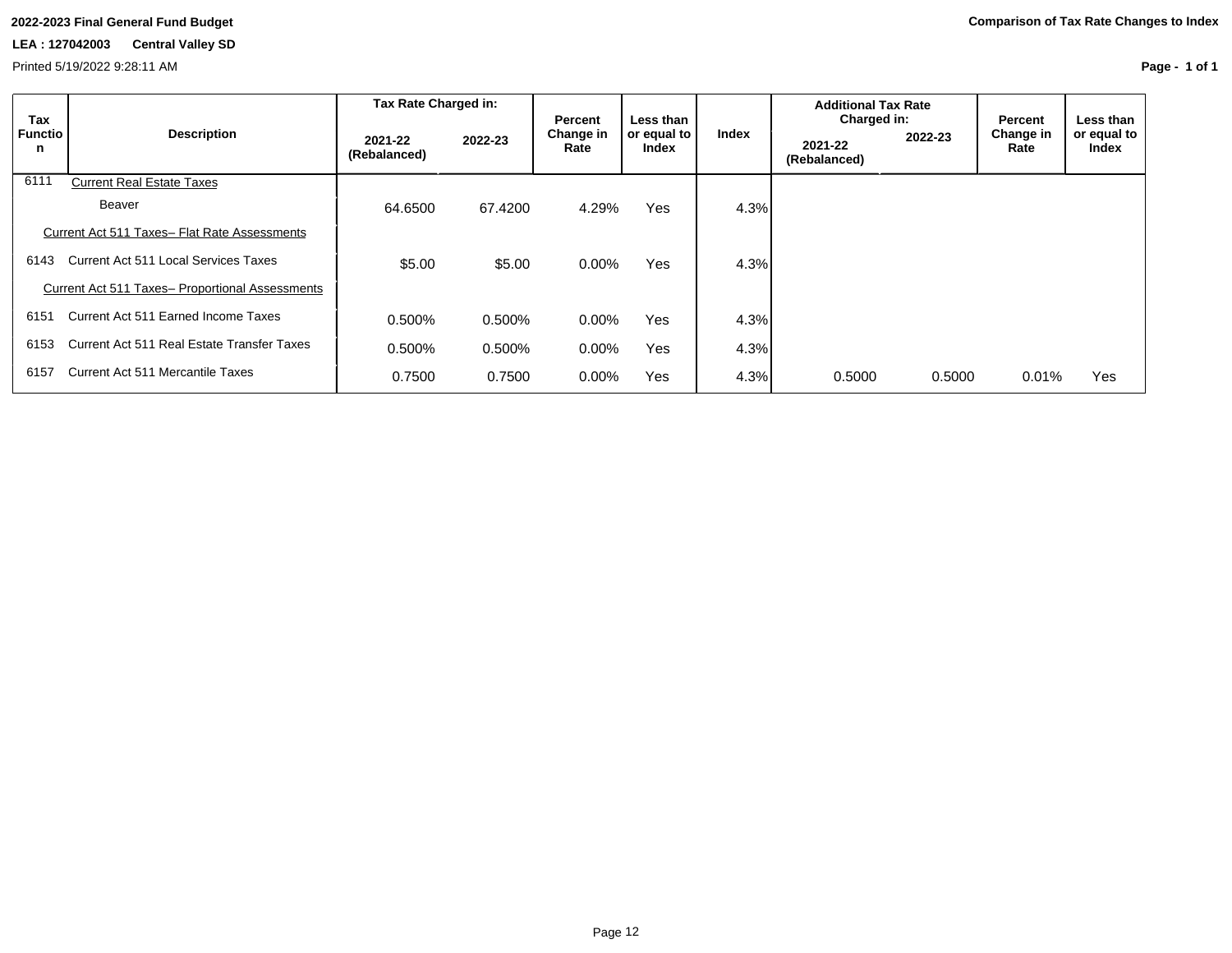# **LEA : 127042003 Central Valley SD**

| LEA : 12/042003<br><b>Central Valley SD</b>                  |               |
|--------------------------------------------------------------|---------------|
| Printed 5/19/2022 9:28:12 AM                                 | Page - 1 of 1 |
| <b>Description</b>                                           | <b>Amount</b> |
| 1000 Instruction                                             |               |
| 1100 Regular Programs - Elementary / Secondary               | 20,462,638    |
| 1200 Special Programs - Elementary / Secondary               | 4,616,437     |
| 1300 Vocational Education                                    | 448,000       |
| 1400 Other Instructional Programs - Elementary / Secondary   | 24,532        |
| <b>Total Instruction</b>                                     | \$25,551,607  |
| 2000 Support Services                                        |               |
| 2100 Support Services - Students                             | 1,035,248     |
| 2200 Support Services - Instructional Staff                  | 434,554       |
| 2300 Support Services - Administration                       | 1,833,212     |
| 2400 Support Services - Pupil Health                         | 399,058       |
| 2500 Support Services - Business                             | 545,100       |
| 2600 Operation and Maintenance of Plant Services             | 3,676,304     |
| 2700 Student Transportation Services                         | 1,769,500     |
| 2800 Support Services - Central                              | 921,426       |
| 2900 Other Support Services                                  | 25,000        |
| <b>Total Support Services</b>                                | \$10,639,402  |
| 3000 Operation of Non-Instructional Services                 |               |
| 3200 Student Activities                                      | 745,346       |
| 3300 Community Services                                      | 20,000        |
| <b>Total Operation of Non-Instructional Services</b>         | \$765,346     |
| 5000 Other Expenditures and Financing Uses                   |               |
| 5100 Debt Service / Other Expenditures and Financing Uses    | 3,061,429     |
| 5200 Interfund Transfers - Out                               | 200,000       |
| <b>Total Other Expenditures and Financing Uses</b>           | \$3,261,429   |
| <b>Total Estimated Expenditures and Other Financing Uses</b> | \$40,217,784  |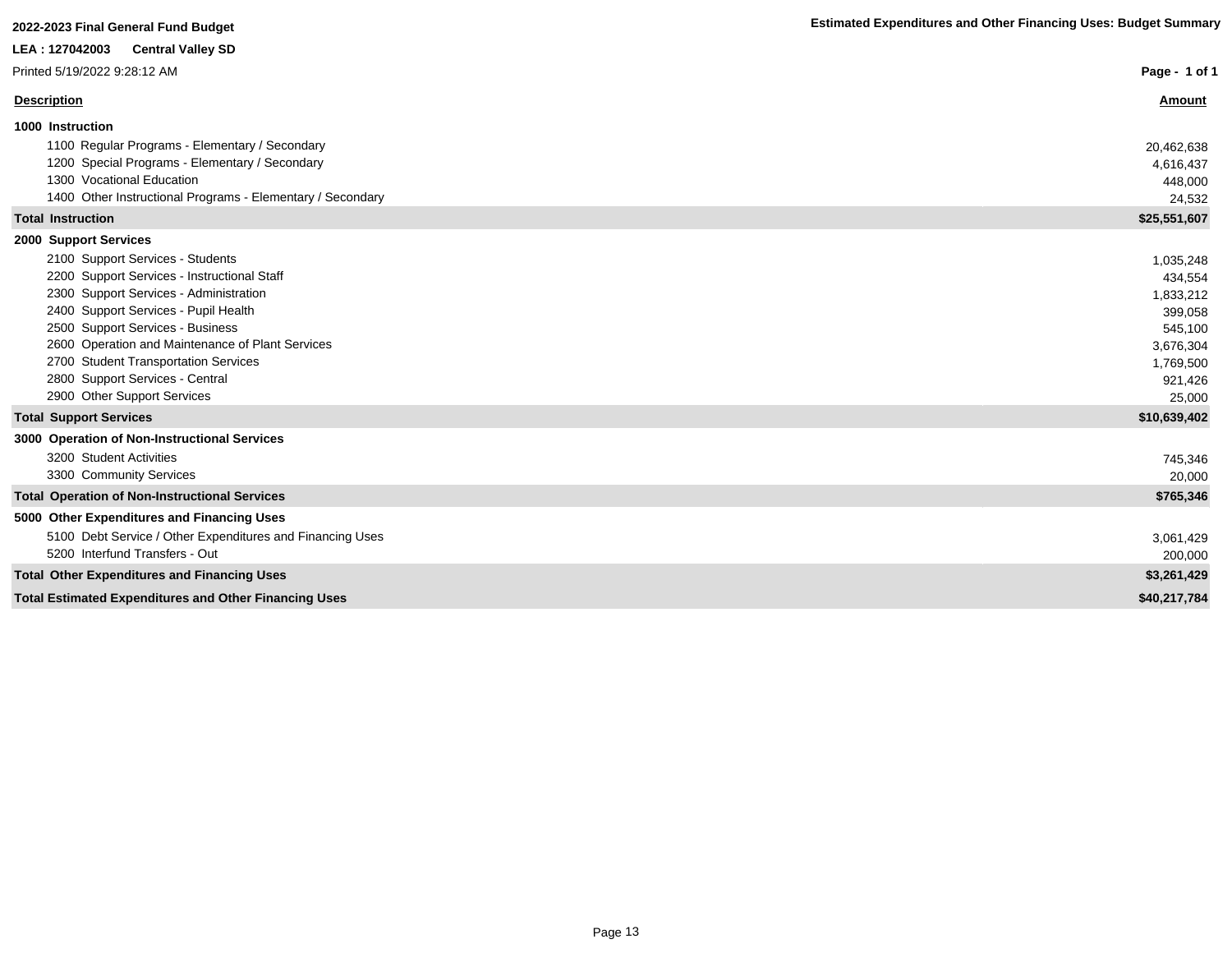| <b>Estimated Expenditures and Other Financing Uses: Detail</b> |
|----------------------------------------------------------------|
|----------------------------------------------------------------|

| 2022-2023 Final General Fund Budget                                              | <b>Estimated Expenditures and Other Financing Uses: Detail</b> |
|----------------------------------------------------------------------------------|----------------------------------------------------------------|
| LEA : 127042003<br><b>Central Valley SD</b>                                      |                                                                |
| Printed 5/19/2022 9:28:14 AM                                                     | Page - 1 of 3                                                  |
| <b>Description</b>                                                               | Amount                                                         |
| 1000 Instruction                                                                 |                                                                |
| 1100 Regular Programs - Elementary / Secondary                                   |                                                                |
| 100 Personnel Services - Salaries                                                | 11,015,796                                                     |
| 200 Personnel Services - Employee Benefits                                       | 7,300,692                                                      |
| 300 Purchased Professional and Technical Services                                | 5,000                                                          |
| 400 Purchased Property Services                                                  | 105,000                                                        |
| 500 Other Purchased Services                                                     | 1,410,650                                                      |
| 600 Supplies<br>700 Property                                                     | 595,500                                                        |
| 800 Other Objects                                                                | 9,000<br>21,000                                                |
| <b>Total Regular Programs - Elementary / Secondary</b>                           | \$20,462,638                                                   |
| 1200 Special Programs - Elementary / Secondary                                   |                                                                |
| 100 Personnel Services - Salaries                                                | 2,102,540                                                      |
| 200 Personnel Services - Employee Benefits                                       | 1,383,497                                                      |
| 300 Purchased Professional and Technical Services                                | 484,000                                                        |
| 500 Other Purchased Services                                                     | 625,500                                                        |
| 600 Supplies                                                                     | 16,900                                                         |
| 800 Other Objects                                                                | 4,000                                                          |
| <b>Total Special Programs - Elementary / Secondary</b>                           | \$4,616,437                                                    |
| <b>1300 Vocational Education</b>                                                 |                                                                |
| 500 Other Purchased Services                                                     | 448,000                                                        |
| <b>Total Vocational Education</b>                                                | \$448,000                                                      |
| 1400 Other Instructional Programs - Elementary / Secondary                       |                                                                |
| 100 Personnel Services - Salaries                                                | 9,000                                                          |
| 200 Personnel Services - Employee Benefits<br>500 Other Purchased Services       | 4,532<br>11,000                                                |
| Total Other Instructional Programs - Elementary / Secondary                      | \$24,532                                                       |
| <b>Total Instruction</b>                                                         | \$25,551,607                                                   |
| 2000 Support Services                                                            |                                                                |
| 2100 Support Services - Students                                                 |                                                                |
| 100 Personnel Services - Salaries                                                | 583,725                                                        |
| 200 Personnel Services - Employee Benefits                                       | 366,023                                                        |
| 300 Purchased Professional and Technical Services                                | 40,500                                                         |
| 500 Other Purchased Services                                                     | 2,000                                                          |
| 600 Supplies                                                                     | 34,500                                                         |
| 800 Other Objects                                                                | 8,500                                                          |
| <b>Total Support Services - Students</b>                                         | \$1,035,248                                                    |
| 2200 Support Services - Instructional Staff<br>100 Personnel Services - Salaries |                                                                |
| 200 Personnel Services - Employee Benefits                                       | 212,084<br>147,220                                             |
| 300 Purchased Professional and Technical Services                                | 3,000                                                          |
| 400 Purchased Property Services                                                  | 1,000                                                          |
| 500 Other Purchased Services                                                     | 14,000                                                         |
| 600 Supplies<br>Page 14                                                          | 57,050                                                         |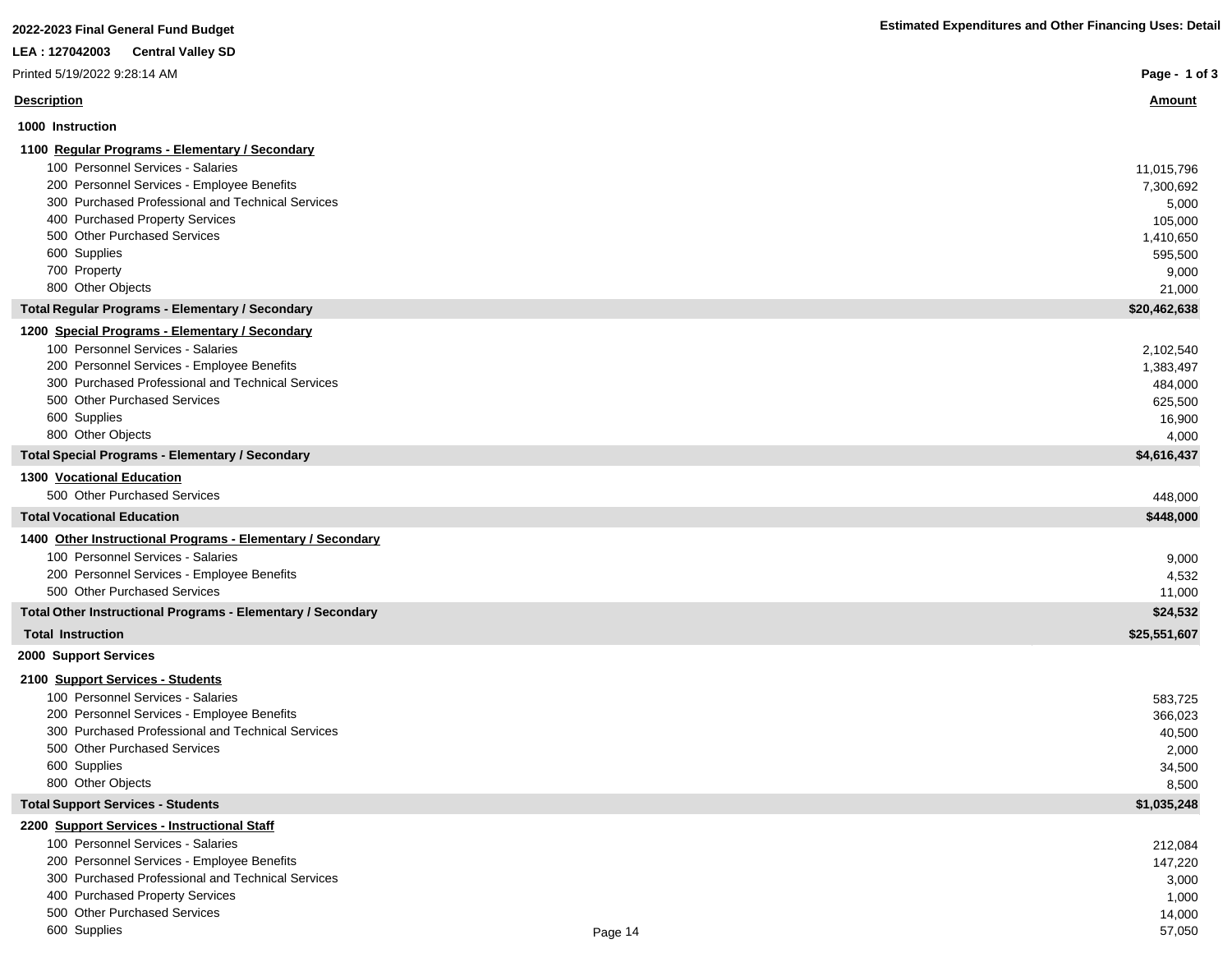| LEA : 127042003<br><b>Central Valley SD</b>                                                     |                    |
|-------------------------------------------------------------------------------------------------|--------------------|
| Printed 5/19/2022 9:28:14 AM                                                                    | Page - 2 of 3      |
| <b>Description</b>                                                                              | <u>Amount</u>      |
| 800 Other Objects                                                                               | 200                |
| <b>Total Support Services - Instructional Staff</b>                                             | \$434,554          |
| 2300 Support Services - Administration                                                          |                    |
| 100 Personnel Services - Salaries                                                               | 1,000,068          |
| 200 Personnel Services - Employee Benefits<br>300 Purchased Professional and Technical Services | 667,344            |
| 500 Other Purchased Services                                                                    | 78,000             |
| 600 Supplies                                                                                    | 38,500<br>19,600   |
| 800 Other Objects                                                                               | 29,700             |
| <b>Total Support Services - Administration</b>                                                  | \$1,833,212        |
| 2400 Support Services - Pupil Health                                                            |                    |
| 100 Personnel Services - Salaries                                                               | 190,999            |
| 200 Personnel Services - Employee Benefits                                                      | 187,908            |
| 300 Purchased Professional and Technical Services                                               | 1,300              |
| 400 Purchased Property Services                                                                 | 1,500              |
| 600 Supplies                                                                                    | 15,601             |
| 800 Other Objects                                                                               | 1,750              |
| <b>Total Support Services - Pupil Health</b>                                                    | \$399,058          |
| 2500 Support Services - Business                                                                |                    |
| 100 Personnel Services - Salaries                                                               | 208,359            |
| 200 Personnel Services - Employee Benefits                                                      | 165,741            |
| 300 Purchased Professional and Technical Services                                               | 43,000             |
| 400 Purchased Property Services                                                                 | 16,000             |
| 500 Other Purchased Services                                                                    | 102,500            |
| 600 Supplies<br>800 Other Objects                                                               | 6,500              |
| <b>Total Support Services - Business</b>                                                        | 3,000<br>\$545,100 |
| 2600 Operation and Maintenance of Plant Services                                                |                    |
| 100 Personnel Services - Salaries                                                               | 1,214,885          |
| 200 Personnel Services - Employee Benefits                                                      | 1,196,419          |
| 300 Purchased Professional and Technical Services                                               | 60,000             |
| 400 Purchased Property Services                                                                 | 679,000            |
| 500 Other Purchased Services                                                                    | 101,000            |
| 600 Supplies                                                                                    | 375,000            |
| 700 Property                                                                                    | 20,000             |
| 800 Other Objects                                                                               | 30,000             |
| <b>Total Operation and Maintenance of Plant Services</b>                                        | \$3,676,304        |
| 2700 Student Transportation Services                                                            |                    |
| 500 Other Purchased Services                                                                    | 1,767,000          |
| 800 Other Objects                                                                               | 2,500              |
| <b>Total Student Transportation Services</b>                                                    | \$1,769,500        |
| 2800 Support Services - Central                                                                 |                    |
| 100 Personnel Services - Salaries                                                               | 82,200             |
| 200 Personnel Services - Employee Benefits                                                      | 66,226             |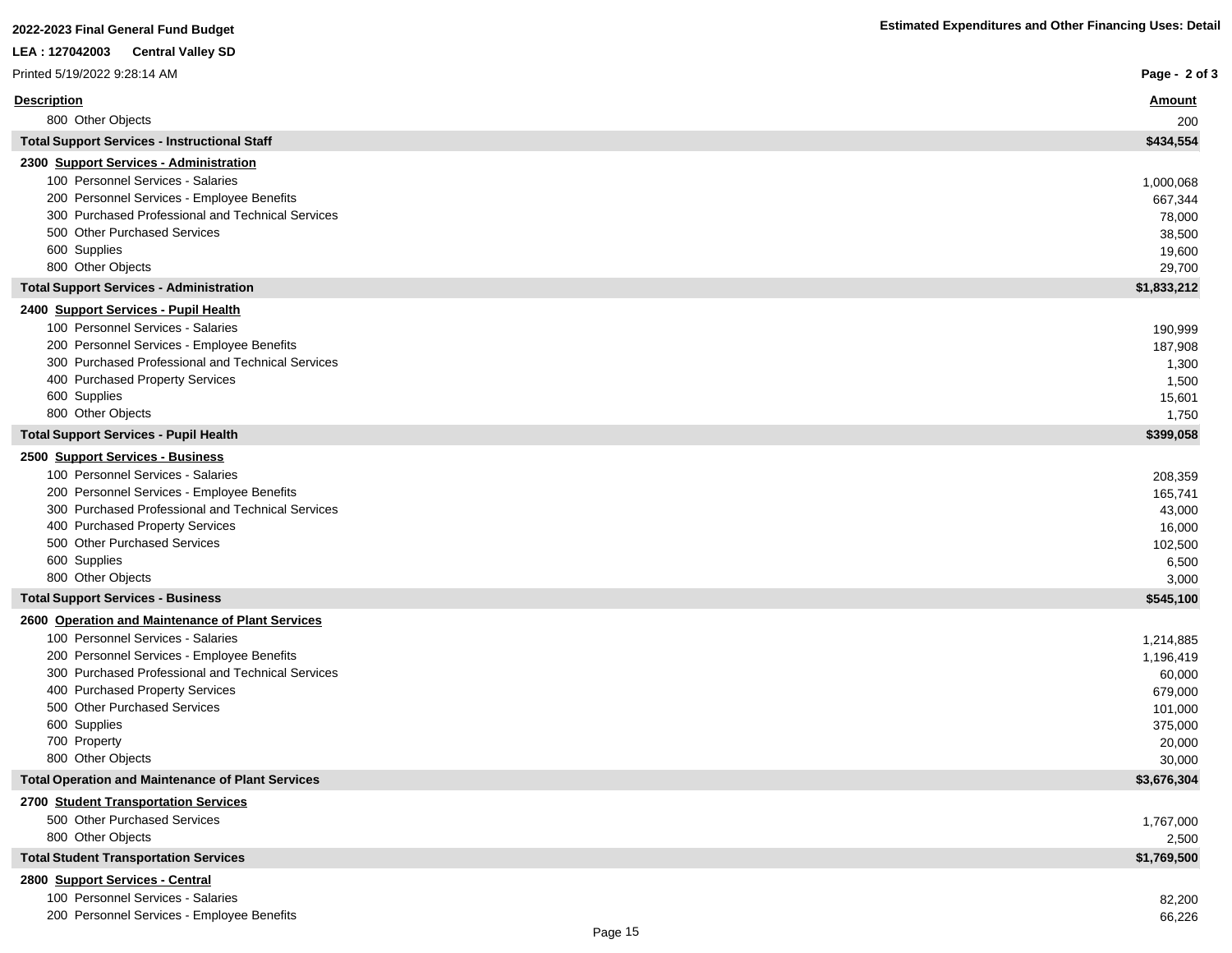| LEA: 127042003 Central Valley SD                                                                                                                                                                                                                                                        |                                                                               |
|-----------------------------------------------------------------------------------------------------------------------------------------------------------------------------------------------------------------------------------------------------------------------------------------|-------------------------------------------------------------------------------|
| Printed 5/19/2022 9:28:14 AM                                                                                                                                                                                                                                                            | Page - $3$ of $3$                                                             |
| <b>Description</b><br>400 Purchased Property Services<br>600 Supplies<br>700 Property                                                                                                                                                                                                   | <b>Amount</b><br>378,000<br>365,000<br>30,000                                 |
| <b>Total Support Services - Central</b>                                                                                                                                                                                                                                                 | \$921,426                                                                     |
| 2900 Other Support Services<br>500 Other Purchased Services                                                                                                                                                                                                                             | 25,000                                                                        |
| <b>Total Other Support Services</b>                                                                                                                                                                                                                                                     | \$25,000                                                                      |
| <b>Total Support Services</b>                                                                                                                                                                                                                                                           | \$10,639,402                                                                  |
| 3000 Operation of Non-Instructional Services                                                                                                                                                                                                                                            |                                                                               |
| 3200 Student Activities<br>100 Personnel Services - Salaries<br>200 Personnel Services - Employee Benefits<br>300 Purchased Professional and Technical Services<br>400 Purchased Property Services<br>500 Other Purchased Services<br>600 Supplies<br>700 Property<br>800 Other Objects | 273,097<br>105,210<br>600<br>37,300<br>112,700<br>154,839<br>20,000<br>41,600 |
| <b>Total Student Activities</b>                                                                                                                                                                                                                                                         | \$745,346                                                                     |
| 3300 Community Services<br>800 Other Objects                                                                                                                                                                                                                                            | 20,000                                                                        |
| <b>Total Community Services</b>                                                                                                                                                                                                                                                         | \$20,000                                                                      |
| <b>Total Operation of Non-Instructional Services</b>                                                                                                                                                                                                                                    | \$765,346                                                                     |
| 5000 Other Expenditures and Financing Uses                                                                                                                                                                                                                                              |                                                                               |
| 5100 Debt Service / Other Expenditures and Financing Uses<br>800 Other Objects<br>900 Other Uses of Funds                                                                                                                                                                               | 1,676,429<br>1,385,000                                                        |
| Total Debt Service / Other Expenditures and Financing Uses                                                                                                                                                                                                                              | \$3,061,429                                                                   |
| 5200 Interfund Transfers - Out<br>900 Other Uses of Funds                                                                                                                                                                                                                               |                                                                               |
| <b>Total Interfund Transfers - Out</b>                                                                                                                                                                                                                                                  | 200,000<br>\$200,000                                                          |
| <b>Total Other Expenditures and Financing Uses</b>                                                                                                                                                                                                                                      | \$3,261,429                                                                   |
| <b>TOTAL EXPENDITURES</b>                                                                                                                                                                                                                                                               | \$40,217,784                                                                  |
|                                                                                                                                                                                                                                                                                         |                                                                               |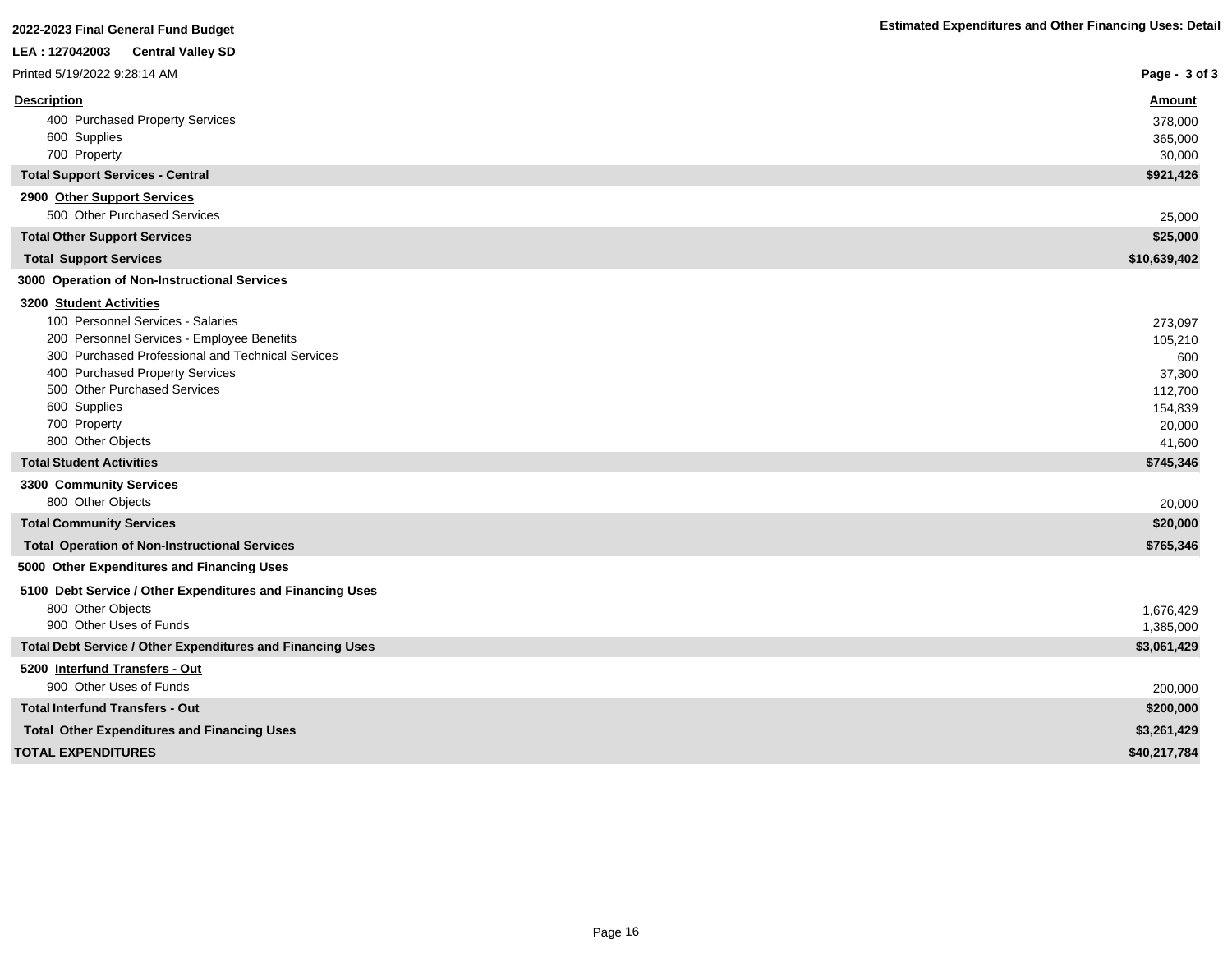| Page - 1 of 2 |  |  |  |
|---------------|--|--|--|
|---------------|--|--|--|

| Printed 5/19/2022 9:28:16 AM                                 |                     | Page - $\alpha$       |
|--------------------------------------------------------------|---------------------|-----------------------|
| <b>Cash and Short-Term Investments</b>                       | 06/30/2022 Estimate | 06/30/2023 Projection |
| General Fund                                                 | 4,750,000           | 5,000,000             |
| Public Purpose (Expendable) Trust Fund                       |                     |                       |
| Other Comptroller-Approved Special Revenue Funds             | 200,000             | 200,000               |
| Athletic / School-Sponsored Extra Curricular Activities Fund |                     |                       |
| Capital Reserve Fund - § 690, §1850                          |                     |                       |
| Capital Reserve Fund - § 1431                                |                     |                       |
| Other Capital Projects Fund                                  |                     |                       |
| Debt Service Fund                                            |                     |                       |
| Food Service / Cafeteria Operations Fund                     |                     |                       |
| Child Care Operations Fund                                   |                     |                       |
| <b>Other Enterprise Funds</b>                                |                     |                       |
| Internal Service Fund                                        |                     |                       |
| Private Purpose Trust Fund                                   |                     |                       |
| <b>Investment Trust Fund</b>                                 |                     |                       |
| Pension Trust Fund                                           |                     |                       |
| <b>Activity Fund</b>                                         |                     |                       |
| Other Agency Fund                                            |                     |                       |
| <b>Permanent Fund</b>                                        |                     |                       |
| <b>Total Cash and Short-Term Investments</b>                 | \$4,950,000         | \$5,200,000           |
| <b>Long-Term Investments</b>                                 | 06/30/2022 Estimate | 06/30/2023 Projection |

| <b>Long-Term Investments</b> |
|------------------------------|
|                              |

General Fund Public Purpose (Expendable) Trust Fund Other Comptroller-Approved Special Revenue Funds Athletic / School-Sponsored Extra Curricular Activities Fund Capital Reserve Fund - § 690, §1850 Capital Reserve Fund - § 1431 Other Capital Projects Fund Debt Service Fund Food Service / Cafeteria Operations Fund Child Care Operations Fund Other Enterprise Funds Internal Service Fund Private Purpose Trust Fund Investment Trust Fund Pension Trust Fund Activity Fund Other Agency Fund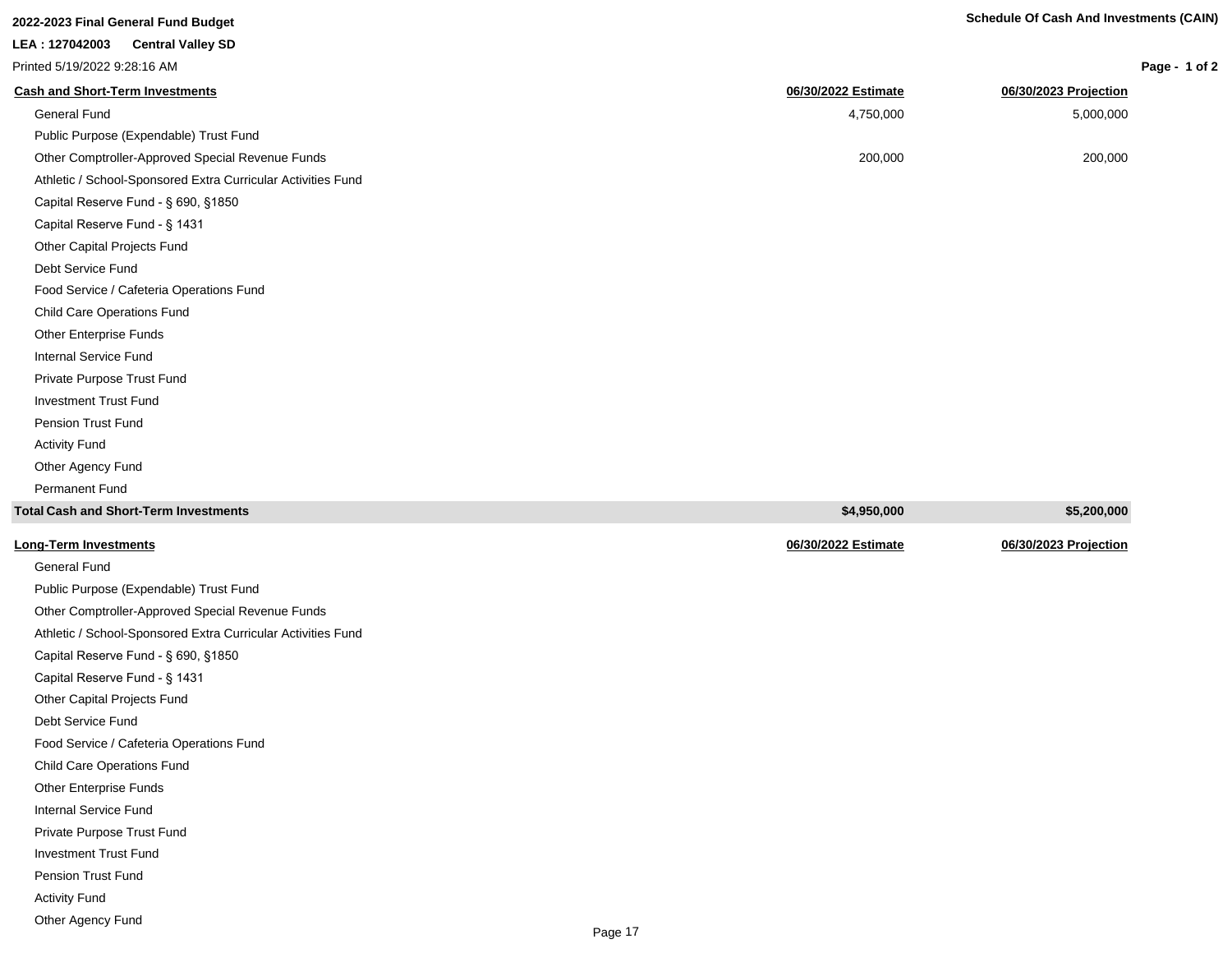| 2022-2023 Final General Fund Budget        | <b>Schedule Of Cash And Investments (CAIN)</b> |                       |                 |
|--------------------------------------------|------------------------------------------------|-----------------------|-----------------|
| LEA: 127042003<br><b>Central Valley SD</b> |                                                |                       |                 |
| Printed 5/19/2022 9:28:16 AM               |                                                |                       | Page - $2$ of 2 |
| <b>Long-Term Investments</b>               | 06/30/2022 Estimate                            | 06/30/2023 Projection |                 |
| <b>Permanent Fund</b>                      |                                                |                       |                 |
| <b>Total Long-Term Investments</b>         |                                                |                       |                 |
| <b>TOTAL CASH AND INVESTMENTS</b>          | \$4,950,000                                    | \$5,200,000           |                 |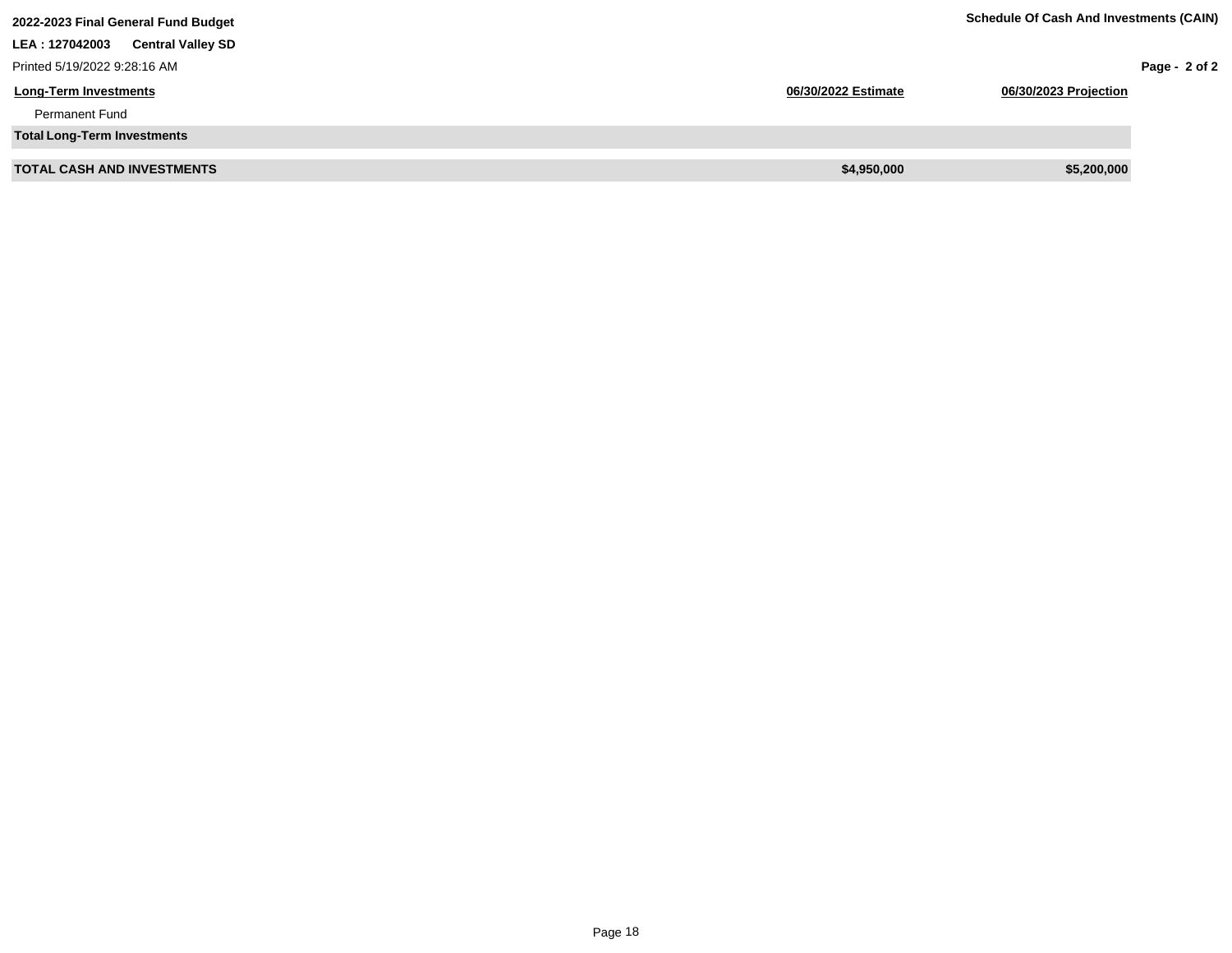| 2022-2023 Final General Fund Budget                                |                     | <b>Schedule Of Indebtedness (DEBT)</b> |               |
|--------------------------------------------------------------------|---------------------|----------------------------------------|---------------|
| LEA: 127042003<br><b>Central Valley SD</b>                         |                     |                                        |               |
| Printed 5/19/2022 9:28:19 AM                                       |                     |                                        | Page - 1 of 6 |
|                                                                    |                     |                                        |               |
| <b>Long-Term Indebtedness</b>                                      | 06/30/2022 Estimate | 06/30/2023 Projection                  |               |
| <b>General Fund</b>                                                |                     |                                        |               |
| 0510 Bonds Payable                                                 | 42,000,000          | 41,000,000                             |               |
| 0520 Extended-Term Financing Agreements Payable                    |                     |                                        |               |
| 0530 Lease-Purchase Obligations                                    |                     |                                        |               |
| 0540 Accumulated Compensated Absences                              |                     |                                        |               |
| 0550 Authority Lease Obligations                                   |                     |                                        |               |
| 0560 Other Post-Employment Benefits (OPEB)                         |                     |                                        |               |
| 0599 Other Noncurrent Liabilities                                  |                     |                                        |               |
| <b>Total General Fund</b>                                          | \$42,000,000        | \$41,000,000                           |               |
| <b>Public Purpose (Expendable) Trust Fund</b>                      |                     |                                        |               |
| 0510 Bonds Payable                                                 |                     |                                        |               |
| 0520 Extended-Term Financing Agreements Payable                    |                     |                                        |               |
| 0530 Lease-Purchase Obligations                                    |                     |                                        |               |
| 0540 Accumulated Compensated Absences                              |                     |                                        |               |
| 0550 Authority Lease Obligations                                   |                     |                                        |               |
| 0560 Other Post-Employment Benefits (OPEB)                         |                     |                                        |               |
| 0599 Other Noncurrent Liabilities                                  |                     |                                        |               |
| Total Public Purpose (Expendable) Trust Fund                       |                     |                                        |               |
| Other Comptroller-Approved Special Revenue Funds                   |                     |                                        |               |
| 0510 Bonds Payable                                                 |                     |                                        |               |
| 0520 Extended-Term Financing Agreements Payable                    |                     |                                        |               |
| 0530 Lease-Purchase Obligations                                    |                     |                                        |               |
| 0540 Accumulated Compensated Absences                              |                     |                                        |               |
| 0550 Authority Lease Obligations                                   |                     |                                        |               |
| 0560 Other Post-Employment Benefits (OPEB)                         |                     |                                        |               |
| 0599 Other Noncurrent Liabilities                                  |                     |                                        |               |
| <b>Total Other Comptroller-Approved Special Revenue Funds</b>      |                     |                                        |               |
| Athletic / School-Sponsored Extra Curricular Activities Fund       |                     |                                        |               |
| 0510 Bonds Payable                                                 |                     |                                        |               |
| 0520 Extended-Term Financing Agreements Payable                    |                     |                                        |               |
| 0530 Lease-Purchase Obligations                                    |                     |                                        |               |
| 0540 Accumulated Compensated Absences                              |                     |                                        |               |
| 0550 Authority Lease Obligations                                   |                     |                                        |               |
| 0560 Other Post-Employment Benefits (OPEB)                         |                     |                                        |               |
| 0599 Other Noncurrent Liabilities                                  |                     |                                        |               |
| Total Athletic / School-Sponsored Extra Curricular Activities Fund |                     |                                        |               |
| Capital Reserve Fund - § 690, §1850                                |                     |                                        |               |
| 0510 Bonds Payable                                                 |                     |                                        |               |

0520 Extended-Term Financing Agreements Payable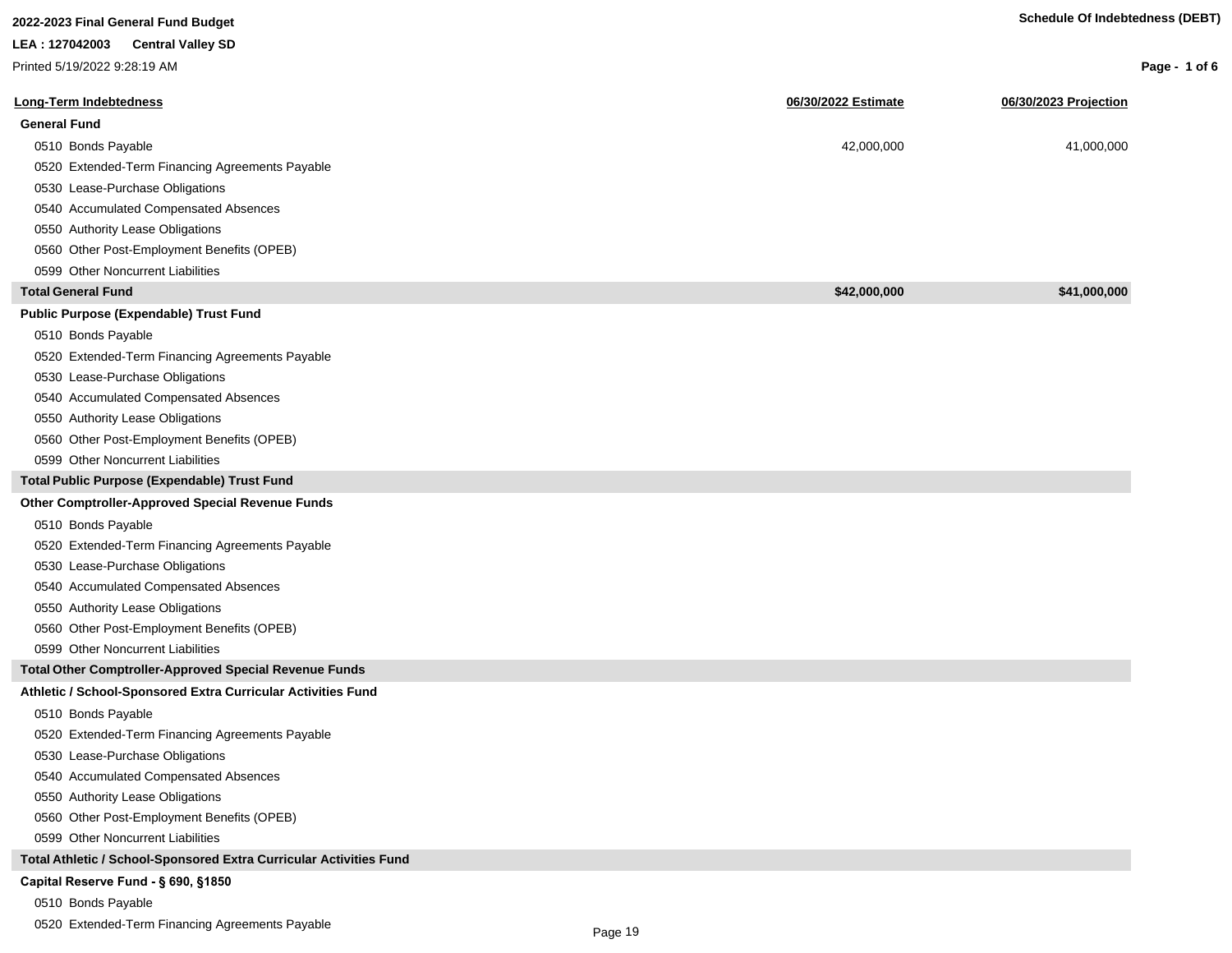**LEA : 127042003 Central Valley SD**

Printed 5/19/2022 9:28:19 AM

#### **Long-Term Indebtedness 06/30/2022 Estimate 06/30/2023 Projection**

0530 Lease-Purchase Obligations

0540 Accumulated Compensated Absences

0550 Authority Lease Obligations

0560 Other Post-Employment Benefits (OPEB)

0599 Other Noncurrent Liabilities

#### **Total Capital Reserve Fund - § 690, §1850**

#### Capital Reserve Fund - § 1431

0510 Bonds Payable

0520 Extended-Term Financing Agreements Payable

0530 Lease-Purchase Obligations

0540 Accumulated Compensated Absences

0550 Authority Lease Obligations

0560 Other Post-Employment Benefits (OPEB)

0599 Other Noncurrent Liabilities

#### **Total Capital Reserve Fund - § 1431**

#### **Other Capital Projects Fund**

0510 Bonds Payable

0520 Extended-Term Financing Agreements Payable

0530 Lease-Purchase Obligations

0540 Accumulated Compensated Absences

0550 Authority Lease Obligations

0560 Other Post-Employment Benefits (OPEB)

0599 Other Noncurrent Liabilities

#### **Total Other Capital Projects Fund**

#### **Debt Service Fund**

0510 Bonds Payable

0520 Extended-Term Financing Agreements Payable

0530 Lease-Purchase Obligations

0540 Accumulated Compensated Absences

0550 Authority Lease Obligations

0560 Other Post-Employment Benefits (OPEB)

0599 Other Noncurrent Liabilities

#### **Total Debt Service Fund**

#### **Food Service / Cafeteria Operations Fund**

0510 Bonds Payable

0520 Extended-Term Financing Agreements Payable

0530 Lease-Purchase Obligations

0540 Accumulated Compensated Absences

0550 Authority Lease Obligations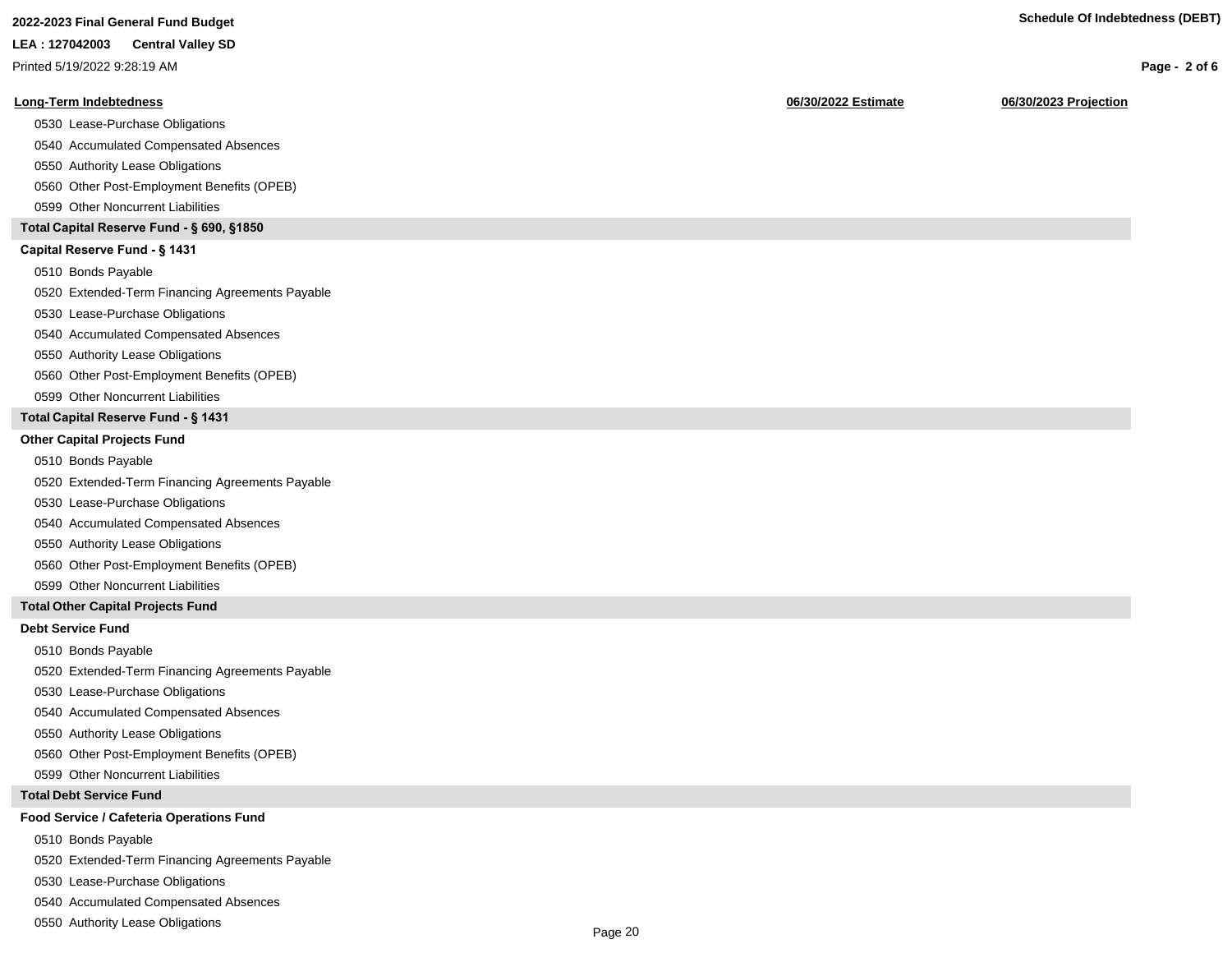**Page - 3 of 6**

#### **LEA : 127042003 Central Valley SD**

Printed 5/19/2022 9:28:19 AM

#### **Long-Term Indebtedness 06/30/2022 Estimate 06/30/2023 Projection**

0560 Other Post-Employment Benefits (OPEB)

0599 Other Noncurrent Liabilities

#### **Total Food Service / Cafeteria Operations Fund**

#### **Child Care Operations Fund**

0510 Bonds Payable

0520 Extended-Term Financing Agreements Payable

- 0530 Lease-Purchase Obligations
- 0540 Accumulated Compensated Absences
- 0550 Authority Lease Obligations
- 0560 Other Post-Employment Benefits (OPEB)
- 0599 Other Noncurrent Liabilities

#### **Total Child Care Operations Fund**

#### **Other Enterprise Funds**

- 0510 Bonds Payable
- 0520 Extended-Term Financing Agreements Payable
- 0530 Lease-Purchase Obligations
- 0540 Accumulated Compensated Absences
- 0550 Authority Lease Obligations
- 0560 Other Post-Employment Benefits (OPEB)
- 0599 Other Noncurrent Liabilities

#### **Total Other Enterprise Funds**

#### **Internal Service Fund**

- 0510 Bonds Payable
- 0520 Extended-Term Financing Agreements Payable
- 0530 Lease-Purchase Obligations
- 0540 Accumulated Compensated Absences
- 0550 Authority Lease Obligations
- 0560 Other Post-Employment Benefits (OPEB)
- 0599 Other Noncurrent Liabilities

#### **Total Internal Service Fund**

#### **Private Purpose Trust Fund**

- 0510 Bonds Payable
- 0520 Extended-Term Financing Agreements Payable
- 0530 Lease-Purchase Obligations
- 0540 Accumulated Compensated Absences
- 0550 Authority Lease Obligations
- 0560 Other Post-Employment Benefits (OPEB)
- 0599 Other Noncurrent Liabilities

#### **Total Private Purpose Trust Fund**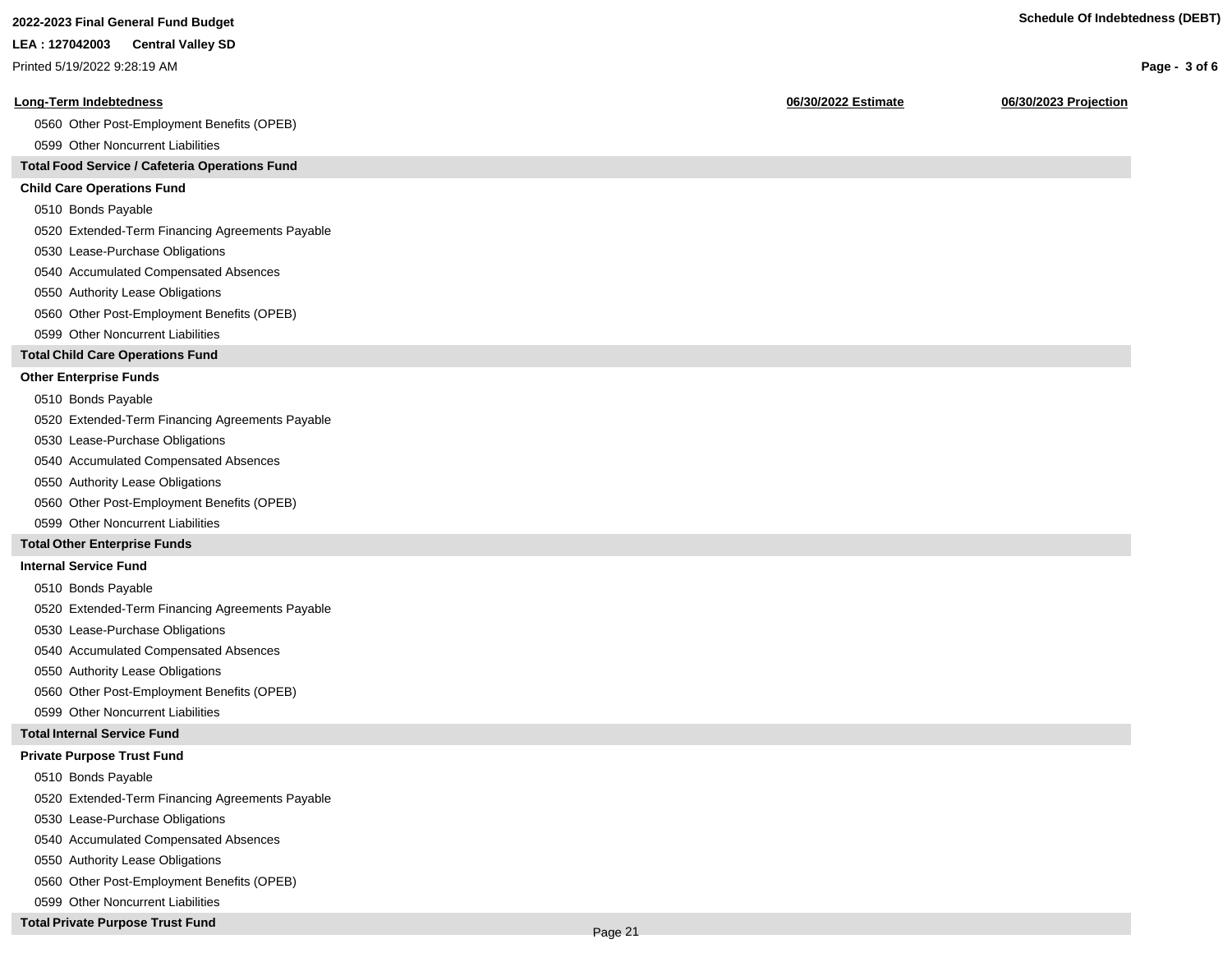## **2022-2023 Final General Fund Budget Schedule Of Indebtedness (DEBT)**

#### **LEA : 127042003 Central Valley SD**

Printed 5/19/2022 9:28:19 AM

#### **Long-Term Indebtedness 06/30/2022 Estimate 06/30/2023 Projection**

#### **Investment Trust Fund**

- 0510 Bonds Payable
- 0520 Extended-Term Financing Agreements Payable
- 0530 Lease-Purchase Obligations
- 0540 Accumulated Compensated Absences
- 0550 Authority Lease Obligations
- 0560 Other Post-Employment Benefits (OPEB)
- 0599 Other Noncurrent Liabilities

#### **Total Investment Trust Fund**

#### **Pension Trust Fund**

#### 0510 Bonds Payable

0520 Extended-Term Financing Agreements Payable

- 0530 Lease-Purchase Obligations
- 0540 Accumulated Compensated Absences
- 0550 Authority Lease Obligations
- 0560 Other Post-Employment Benefits (OPEB)
- 0599 Other Noncurrent Liabilities

#### **Total Pension Trust Fund**

#### **Activity Fund**

- 0510 Bonds Payable
- 0520 Extended-Term Financing Agreements Payable
- 0530 Lease-Purchase Obligations
- 0540 Accumulated Compensated Absences
- 0550 Authority Lease Obligations
- 0560 Other Post-Employment Benefits (OPEB)
- 0599 Other Noncurrent Liabilities

#### **Total Activity Fund**

#### **Other Agency Fund**

- 0510 Bonds Payable
- 0520 Extended-Term Financing Agreements Payable
- 0530 Lease-Purchase Obligations
- 0540 Accumulated Compensated Absences
- 0550 Authority Lease Obligations
- 0560 Other Post-Employment Benefits (OPEB)
- 0599 Other Noncurrent Liabilities

#### **Total Other Agency Fund**

#### **Permanent Fund**

- 0510 Bonds Payable
- 0520 Extended-Term Financing Agreements Payable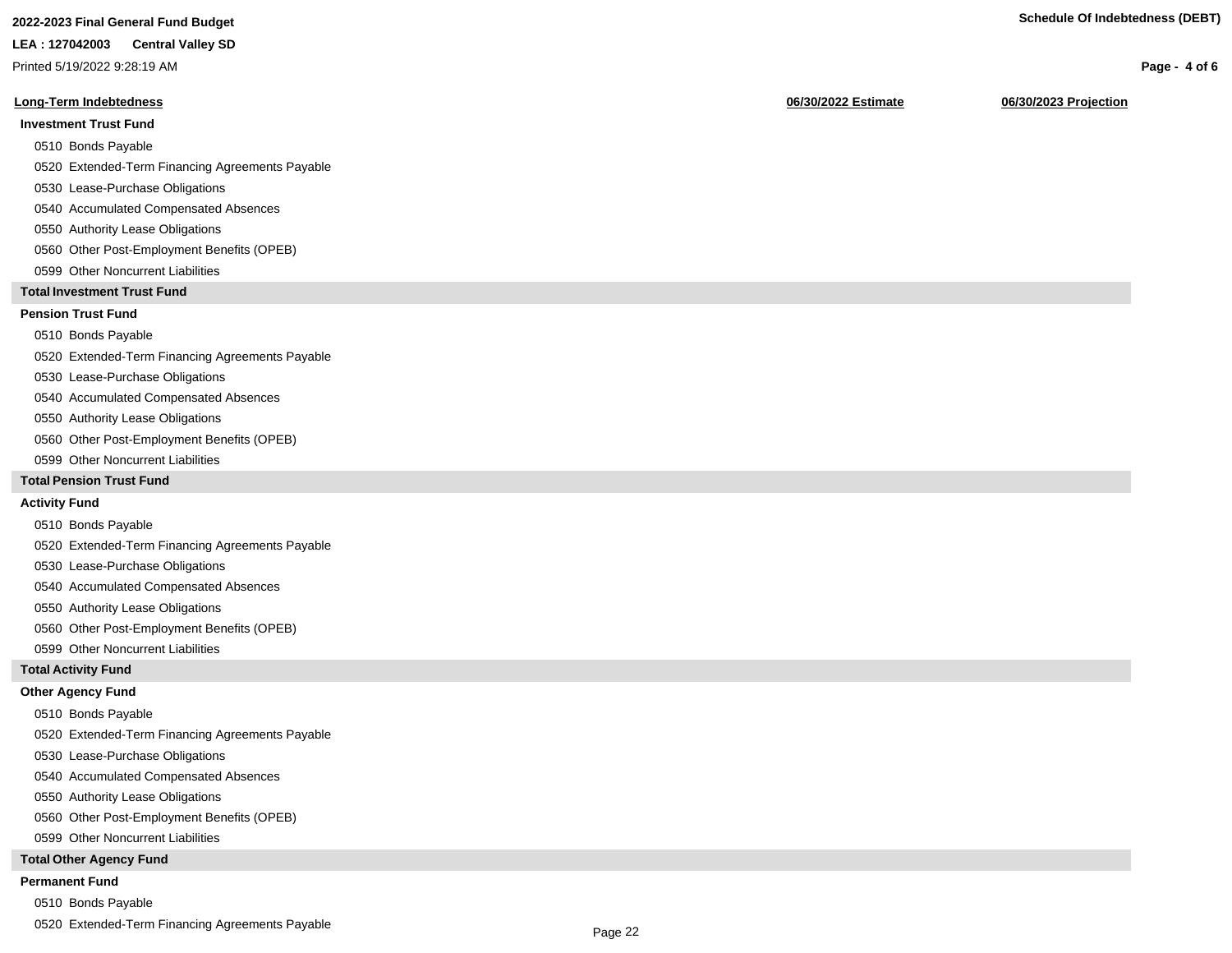| Schedule Of Indebtedness (DEBT) |  |  |
|---------------------------------|--|--|

| 2022-2023 Final General Fund Budget        |                     | <b>Schedule Of Indebtedness (DEBT)</b> |
|--------------------------------------------|---------------------|----------------------------------------|
| LEA: 127042003<br><b>Central Valley SD</b> |                     |                                        |
| Printed 5/19/2022 9:28:19 AM               |                     | Page - $5$ of 6                        |
| Long-Term Indebtedness                     | 06/30/2022 Estimate | 06/30/2023 Projection                  |
| 0530 Lease-Purchase Obligations            |                     |                                        |
| 0540 Accumulated Compensated Absences      |                     |                                        |
| 0550 Authority Lease Obligations           |                     |                                        |
| 0560 Other Post-Employment Benefits (OPEB) |                     |                                        |
| 0599 Other Noncurrent Liabilities          |                     |                                        |
| <b>Total Permanent Fund</b>                |                     |                                        |
| <b>Total Long-Term Indebtedness</b>        | \$42,000,000        | \$41,000,000                           |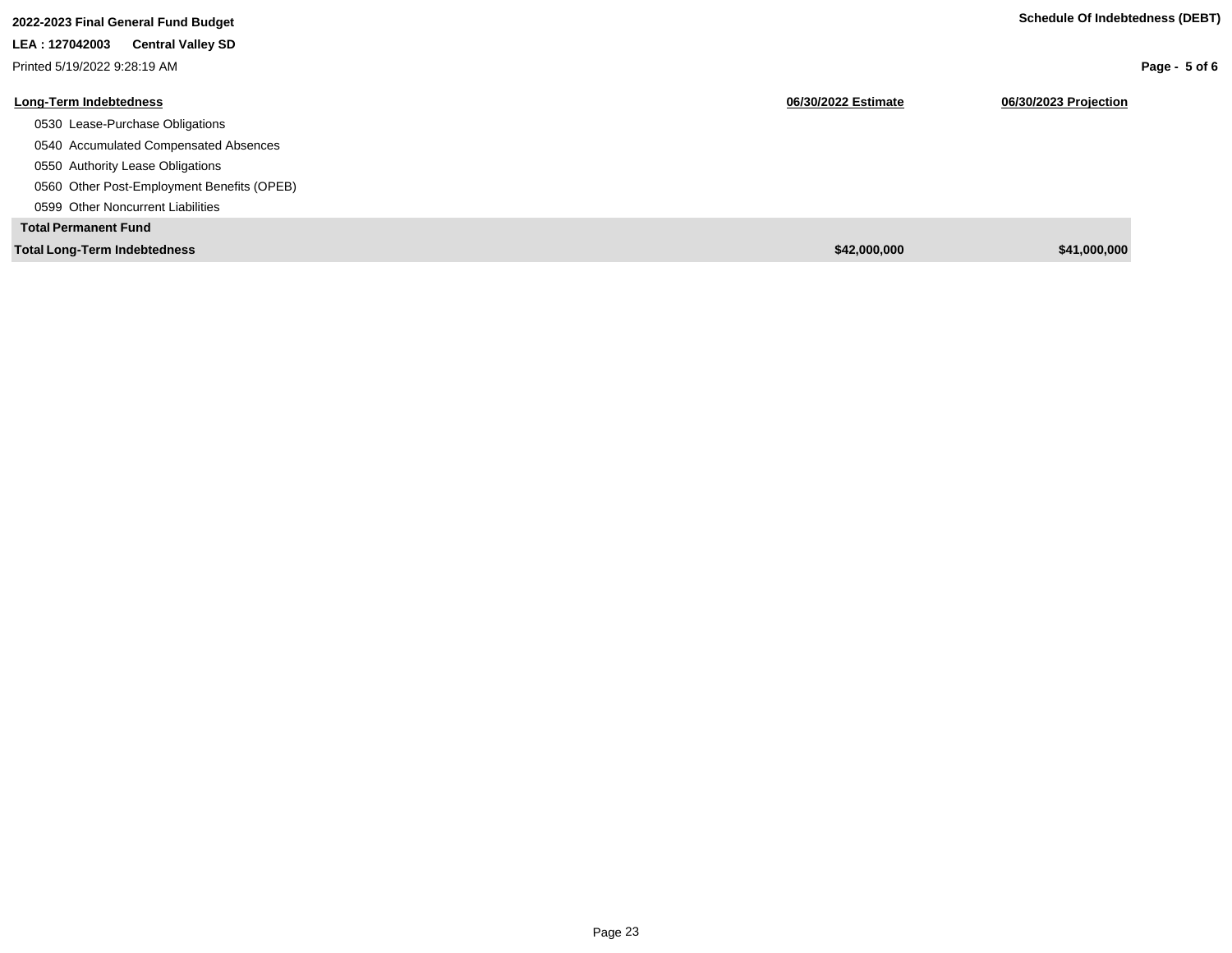**Page - 6 of 6**

# **2022-2023 Final General Fund Budget Schedule Of Indebtedness (DEBT)**

## **LEA : 127042003 Central Valley SD**

Printed 5/19/2022 9:28:19 AM

| <b>Short-Term Payables</b>                                   | 06/30/2022 Estimate | 06/30/2023 Projection |
|--------------------------------------------------------------|---------------------|-----------------------|
| <b>General Fund</b>                                          |                     |                       |
| Public Purpose (Expendable) Trust Fund                       |                     |                       |
| Other Comptroller-Approved Special Revenue Funds             |                     |                       |
| Athletic / School-Sponsored Extra Curricular Activities Fund |                     |                       |
| Capital Reserve Fund - § 690, §1850                          |                     |                       |
| Capital Reserve Fund - § 1431                                |                     |                       |
| Other Capital Projects Fund                                  |                     |                       |
| Debt Service Fund                                            |                     |                       |
| Food Service / Cafeteria Operations Fund                     |                     |                       |
| <b>Child Care Operations Fund</b>                            |                     |                       |
| Other Enterprise Funds                                       |                     |                       |
| <b>Internal Service Fund</b>                                 |                     |                       |
| Private Purpose Trust Fund                                   |                     |                       |
| <b>Investment Trust Fund</b>                                 |                     |                       |
| <b>Pension Trust Fund</b>                                    |                     |                       |
| <b>Activity Fund</b>                                         |                     |                       |
| Other Agency Fund                                            |                     |                       |
| <b>Permanent Fund</b>                                        |                     |                       |
| <b>Total Short-Term Payables</b>                             |                     |                       |
| <b>TOTAL INDEBTEDNESS</b>                                    | \$42,000,000        | \$41,000,000          |